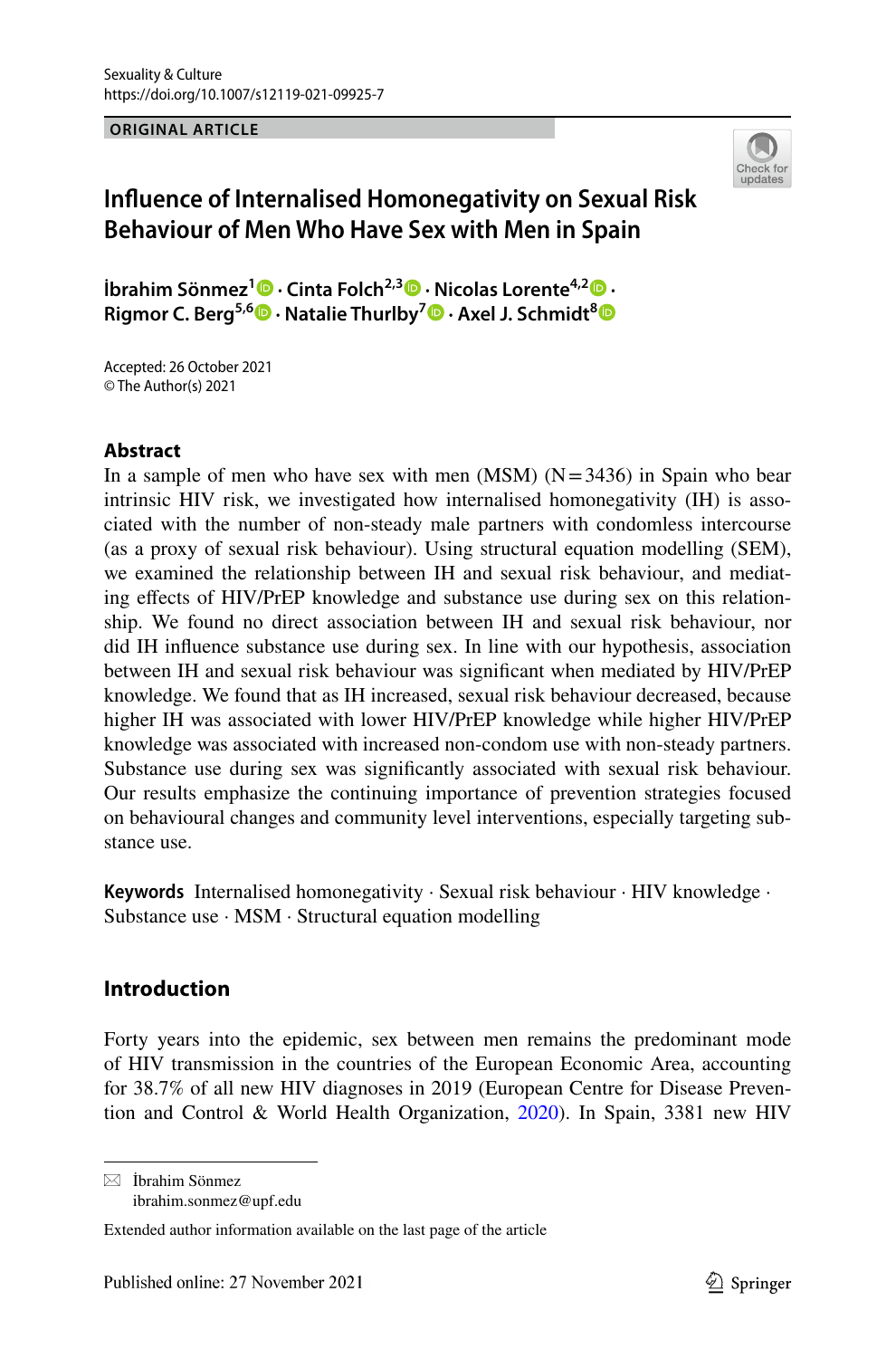diagnoses were reported in 2017, with more than half (54.3%) of these in men who have sex with men (MSM) (Centro Nacional de Epidemiología, [2018](#page-15-0)). A recent biobehavioural study conducted in 13 European cities showed that Barcelona (Spain) has one of the highest rates of HIV among MSM (Mirandola et al., [2018\)](#page-17-0). In addition to the spread of HIV, increasing numbers of sexually transmitted infections (STIs) have been reported in Spain after 2005 (Centro Nacional de Epidemiología, [2020](#page-16-1)).

Sexual transmission risk among MSM is mediated by multiple social and structural factors that infuence individuals' sexual practices (Baral et al., [2013](#page-15-1)). These factors not only infuence risk behaviours, but also directly limit options for accessing prevention services for HIV and other STIs and jeopardise prevention eforts (Andrinopoulos et al., [2015](#page-15-2); Velter et al., [2015\)](#page-18-0). Meyer ([2003\)](#page-17-1) developed the minority stress model, which refers to the "excess stress to which individuals from stigmatized social categories are exposed as a result of their social, often a minority, position", and which may partly explain behaviours that increase HIV transmission risk, such as substance use and condomless sex (Meyer, [2003\)](#page-17-1). Internalised Homonegativity (IH), defned as negative feelings about one's homosexuality (Herek, [2004\)](#page-16-2), is the product of social and political stigma and bias instead of a response which stems from within individuals. IH is one of the minority stressors that has been expanded upon in Meyer's ([2003\)](#page-17-1) minority stress model, and has a documented damaging effect on the mental health and well-being of sexual minorities (Newcomb & Mustanski,  $2010a$ ). However, inconsistent research results point to uncertainties about the extent to which IH infuences engagement in sexual risk behaviours (Newcomb & Mustanski, [2010a;](#page-17-2) Puckett et al., [2017\)](#page-17-3). In Catalonia, an autonomous community of Spain, previous research among gay, bisexual and other MSM found that IH was an independent predictor of sexual risk behaviours (SRB). This has also been shown for European (Berg et al., [2015\)](#page-15-3) and non-European countries (Ross et al., [2013](#page-17-4)). However, other studies have not found signifcant associations between IH and SRB (Dudley et al., [2004](#page-16-3); Kashubeck-West & Szymanski, [2008a\)](#page-16-4). These inconsistencies on the literature may refect, in part, the existence of potential mediating variables that afect the relation between IH and sexual risk behaviours (Kashubeck-West & Szymanski, [2008a](#page-16-4); Newcomb & Mustanski, [2010b](#page-17-5)).

Similar inconsistent research results exist regarding the relation between IH and drug use. Some researchers found that IH was associated with higher levels of drug use, whereas others found either no signifcant relation with drug use or negative associations (Puckett et al., [2017;](#page-17-3) Ross et al., [2001](#page-17-6)). The efect of sexualized drug use on SRB has also been studied extensively. Previous studies in Spain found evidence that a higher prevalence of drug use consumption was associated with a higher prevalence of condomless anal sex or sex with multiple partners (Fernández-Dávila & Zaragoza Lorca, [2009](#page-16-5); Folch et al., [2006,](#page-16-6) [2010;](#page-16-7) González-Baeza et al., [2018\)](#page-16-8).

Men with high level of IH are less likely to be involved in the gay community and likewise more isolated from getting informed about HIV prevention and risk reduction programs. Among 569 gay and bisexual men Huebner et al. (Huebner et al., [2002](#page-16-9)) found that IH was negatively associated with the number of HIV-related services that these men were aware of. Further, of the 443 MSM who had heard about at least one service, IH was not a signifcant predictor for participation in these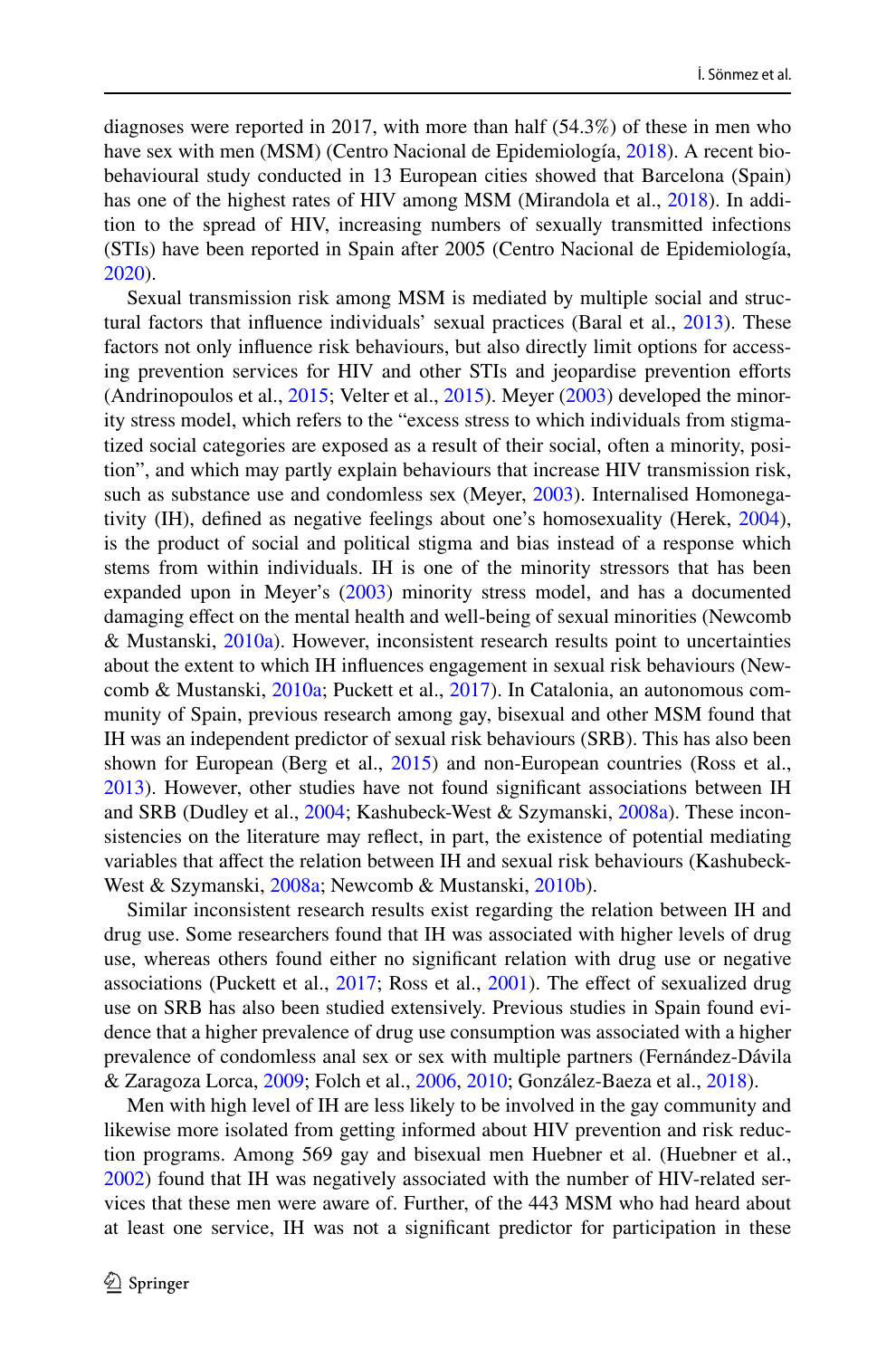services, when controlled for education levels. Therefore, high IH was a barrier for men to be aware of these services in the frst place. On the other hand, the results of the 2010 wave of EMIS among more than 144,000 MSM across 38 countries in Europe provide evidence that IH was positively associated with less knowledge about HIV and HIV testing (Berg et al., [2013\)](#page-15-4). Likewise, in a sample of substance using HIV-negative and unknown status gay and bisexual men in New York City, it was found that community connection was protective against sexual risk and drug use, especially among younger men (Lelutiu-Weinberger et al., [2013\)](#page-17-7). Previous research also documented that IH can hinder gay men's connection to the gay com-munity (Goldbach et al., [2015](#page-16-10); Moody et al., [2018\)](#page-17-8), which can, in part, explain a possible link between IH and SRB, through a lack of gay community acculturation and where the targeted information is available for gay and bisexual men (Williamson, [2000\)](#page-18-1).

An improved understanding of the impact of critical factors that mediate the relation between IH and SRB would be important in general, and in Spain specifcally, in order to tailor community services to those MSM with higher levels of IH and in turn at higher risk of HIV infection. Therefore, using structural equation modelling (SEM), our study aimed to disentangle the possible infuence of drug use and knowledge regarding HIV and PrEP on the relation between IH and SRB in a national sample of MSM living in Spain and recruited online. We had three hypotheses. First, we tested the '*IH will be positively associated with sexual risk behaviour (SRB)'* hypothesis. As abovementioned, we argue that inconsistencies in previous research regarding the relationship between IH and SRB may refect particular roles of mediator variables, such as frequency of sex under the infuence of substances and HIV/PrEP knowledge. Thus, we tested our second and third hypotheses; *HIV/ PrEP knowledge will strongly mediate the relationship between IH and SRB' and* '*sex under the infuence of substances will strongly mediate the relationship between IH and SRB.'*

# **Methods**

### **Sample and Data**

We used data from the 2017 wave of the European MSM Internet Survey (EMIS-2017). The detailed methods have been reported elsewhere (Weatherburn et al., [2020](#page-18-2)). In summary, EMIS-2017 was a 33-language, internet-based, self-completion survey for men living in Europe who have sex with men and/or are sexually attracted to other men. No fnancial incentives were given to participants; no personal identifying information (including IP addresses) were collected. More background information is available at [www.emis2017.eu.](http://www.emis2017.eu) The sub-sample of MSM living in Spain consisted of 10,652 respondents, including men living in the autonomous provinces of Canarias, Ceuta, Melilla (geographically outside Europe) as well as men living in the Principality of Andorra (but not in the British Overseas Territory of Gibraltar), with  $92.1\%$  using the Spanish (Castilian) version of the survey (no other co-official languages of Spain, such as Catalan/Valencian, Galician, or Basque were ofered).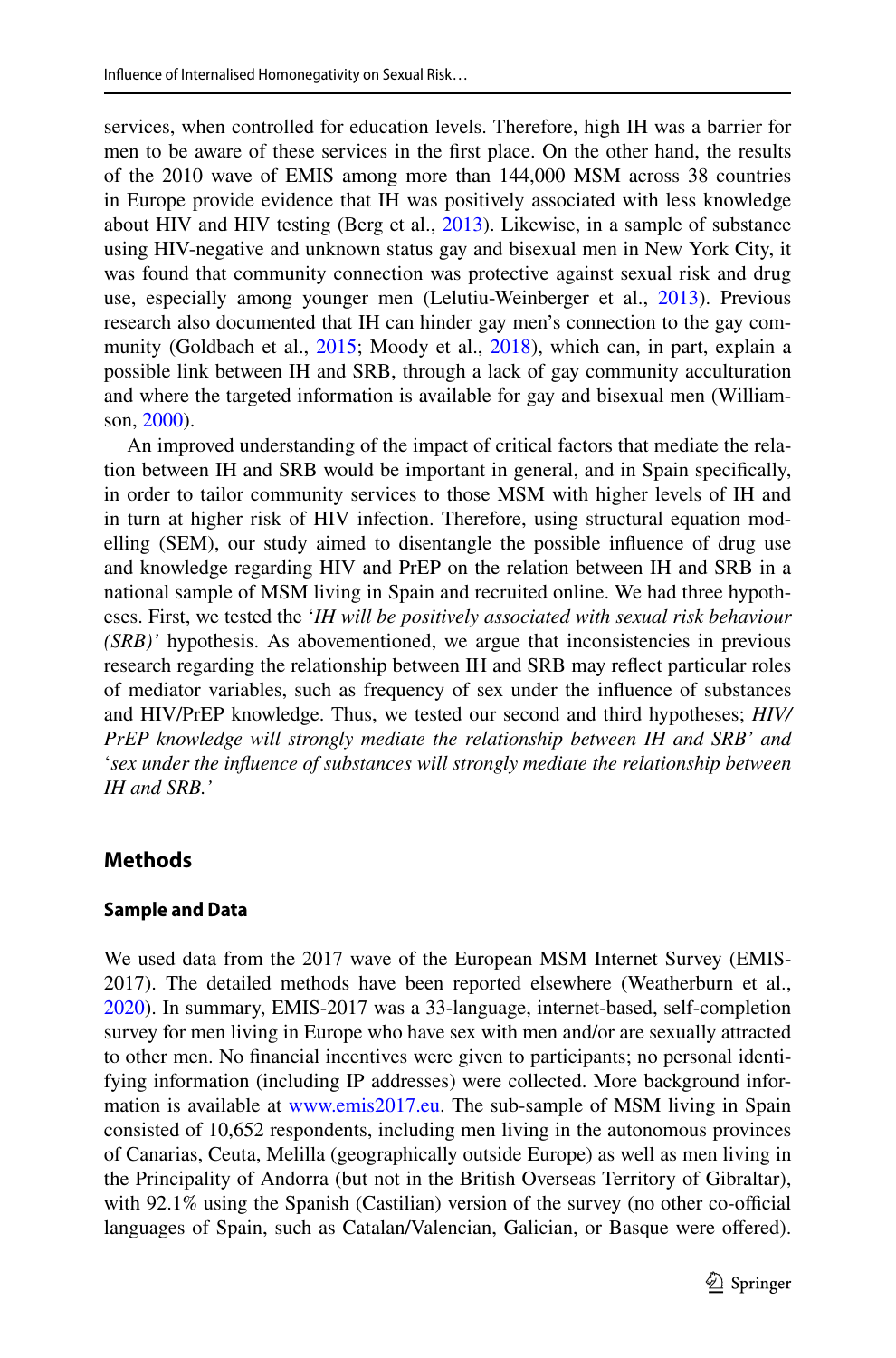Recruitment occurred through trans-national dating apps (Grindr accounted for 48% of recruits living in Spain, PlanetRomeo for 19%, SCRUFF, GROWLr, RECON, Gaydar, Hornet, and Manhunt/Jack'd, collectively for 11%), through national partners via websites (16%) and social media (1%) (Ministerio de Sanidad, [2020](#page-18-3)).

The Short Internalised Homonegativity Scale (SIHS) was randomly distributed to half of respondents  $(N=5310)$  of which 4632 answered all SIHS items. This random distribution has been done to avoid losing participants because of asking too many questions. MSM who did not provide answers to all seven items were excluded. We also excluded 583 HIV-diagnosed MSM who reported having undetectable viral load, and 78 PrEP users, because condomless anal intercourse among men with undetectable viral load or using PrEP does not bear any intrinsic HIV risk. The analytic sample thus consists of 3436 MSM living in Spain.

#### **Measures**

*Internalised homonegativity*—To assess IH, we used the 7-item SIHS (Berg et al., [2013](#page-15-4); Tran et al., [2018\)](#page-18-4). This term was defned by Ross and colleagues (Berg et al., [2013](#page-15-4)), and the construct of IH commonly refers to internalization of homophobic attitudes within lesbian, gay, and bisexual individuals (Newcomb & Mustanski, [2011](#page-17-9)), thus an attachment of external homonegativity (often incorrectly referred to as 'homophobia') to the sense of self (Malyon, [1982;](#page-17-10) Stein & Cohen, [1986\)](#page-18-5). EMIS-2017 participants answered 7 items on a 7-point disagree-agree (with does-notapply) scale. These items were "social situations with gay men make me feel uncomfortable"; "homosexuality is morally acceptable to me"; "even if I could change my sexual orientation, I wouldn't"; "I feel comfortable in gay bars"; "I feel comfortable being seen in public with an obviously gay person"; "I feel comfortable being a homosexual man"; "even if I could change my sexual orientation, I wouldn't". The validity and reliability of SIHS were also confrmed across 38 European countries, with multigroup validation for 7-item scale fit indices showing good fit to data from 38 country groups (CFI=0.982, TLI=0.983, and RMSEA=0.032) (see, Tran et al. [\(2018](#page-18-4)) for further statistics).

*Sexual Risk Behaviour* (SRB)—SRB of the respondents was assessed with a single question: *"how many non-steady male partners have you had intercourse without a condom with in the last 12 months?"* Here, participants were informed that non-steady partners mean "men you have had sex with once only, and men you have sex with more than once but who you don't think of as a steady partner (including one-night stands, anonymous and casual partners, regular sex buddies)". The possible answer options for this question in the survey ranged from 0 to 15; with numbers 0 to 10 equivalent to their values, and numbers 11 to 15 indicating 11–20, 21–30, 31–40, 41–50, and more than 50 partners respondents had condomless intercourse with. We recoded this variable into seven categories:  $0; 1; 2-5; 6-10; 11-20; 20-50;$ and more than 50. We would like to highlight that our defnition of the risk behaviour is related to HIV risk and does not relate directly to other STIs.

*HIV/PrEP Knowledge* – To construct the HIV/PrEP knowledge latent variable, two measures were used: HIV knowledge and PrEP knowledge. HIV knowledge was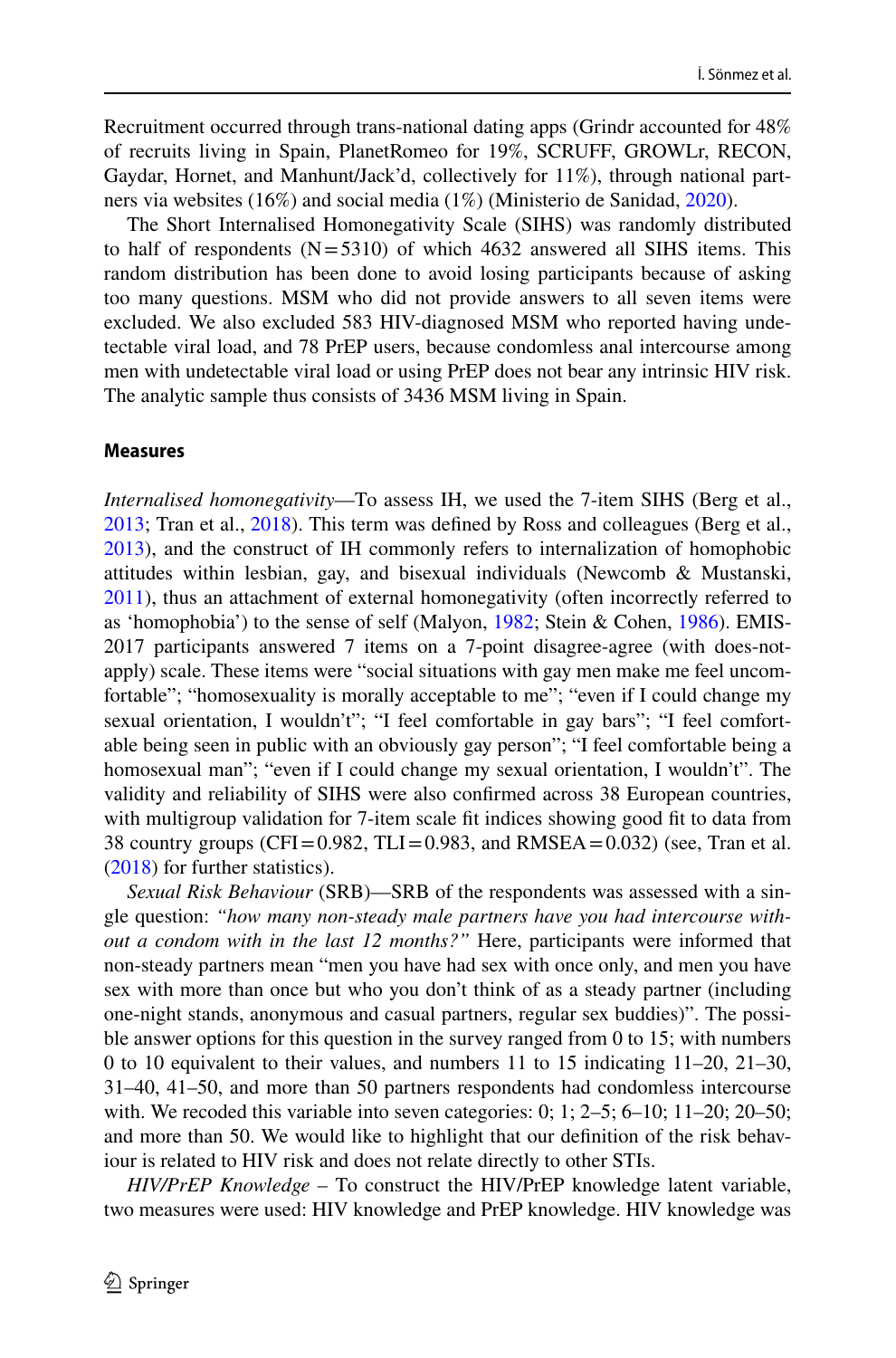constructed from seven items, assessed with a 5-point knowledge response set, with possible answers including "I do not believe this", "I wasn't sure about this", and "I knew this already". These items were "AIDS is caused by a virus called HIV"; "if someone becomes infected with HIV it may take several weeks before it can be detected in a test"; "you cannot be confdent about whether someone has HIV or not from their appearance"; "there is a medical test that can show whether or not you have HIV"; "There is currently no cure for HIV infection"; "HIV infection can be controlled with medicines so that its impact on health is much less"; "a person with HIV who is on efective treatment (called 'undetectable viral load') cannot pass their virus to someone else during sex." PrEP knowledge included three items assessed with the same response set: "Pre-Exposure Prophylaxis (PrEP) involves someone who does not have HIV taking pills before as well as after sex to prevent them getting HIV"; "PrEP can be taken as a single daily pill if someone does not know in advance when they will have sex"; "If someone knows in advance when they will have sex, PrEP needs to be taken as a double dose approximately 24 h before sex and then at both 24 and 48 h after the double dose." Each of these 10 items were recoded into a dummy variable, with value 1 indicating "I knew this already," and value 0 indicating all the other answers. Then, we created an additive scale with these 10 items, ranging from 0 to 10. With each factual knowledge (*I knew this already*) of each question, respondents scored one point in the additive scale.

*Substance Use*—We used six observed variables for the substance use latent variable, based on how long ago respondents used substances in any context. The six substances (see Table [1](#page-5-0)) were assessed with an 8-point recency scale, ranging from (1) "never" to (8) "in the past 24 h" (after inverting the original scale).

*Sex Under the Infuence of Substances (SUIS)* – For this variable, the respondents were asked, "in the last 12 months, how much of the sex you've had with men has been under the infuence of alcohol or any other drug?" The possible answers for this question ranged from  $(1)$  "none of it" to  $(7)$  "all of it".

### **Statistical Analysis**

We use RStudio and the '*lavaan'* package (Rosseel, [2012](#page-18-6)) to analyse the hypothesized structural equation model. Prior to the analysis, the data was checked for multicollinearity, missing data, departures from normality and distributions. Multicollinearity was not present. Missing data were handled with pairwise deletion.

First, we examined descriptive statistics and correlation among variables used. Second, we estimated the confrmatory factor analysis (CFA) model. Finally, we estimated the hypothesized SEM presented in Fig. [1](#page-6-0). Since we will be testing media-tion effects, we follow the study of Shrout and Bolger, ([2002\)](#page-18-7) and use bias-corrected bootstrap method for estimating our model. This estimation method allows interval estimated without relying on a distribution assumption. Bias-corrected bootstrap estimation adjusts for possible bias and problematic skewness, if any, in the bootstrap samples' distribution (Beaujean, [2014\)](#page-15-5). Therefore, we estimated our SEM using a bootstrapped MLM estimator. The SEM had 16 observed variables, and 136 known parameters ((16\*17) \*  $\frac{1}{2}$  = 136). The total number of unknowns were 36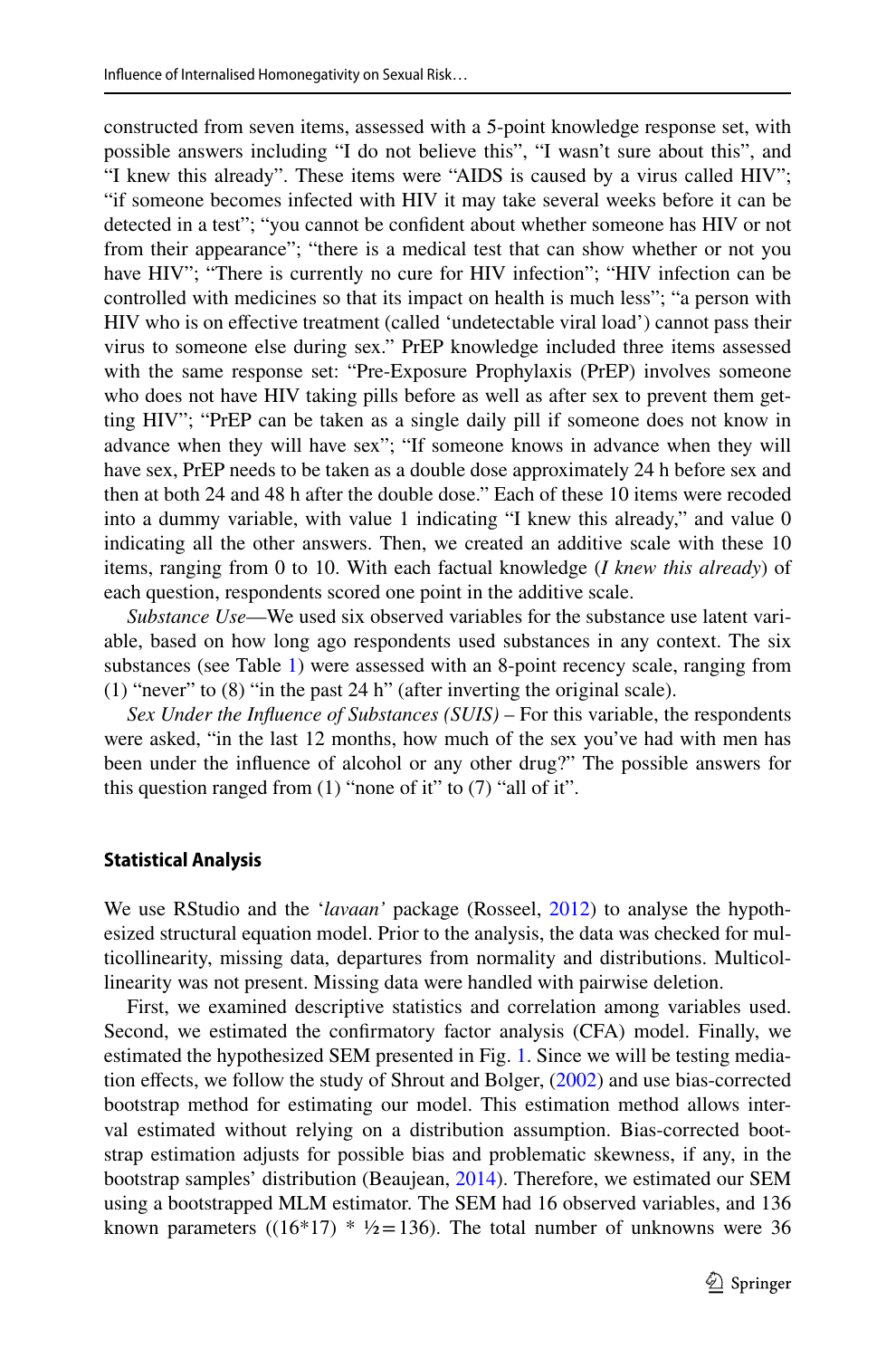|                                                    | N    | Percent | Mean-Median        | SD-                      | IQR                                              |
|----------------------------------------------------|------|---------|--------------------|--------------------------|--------------------------------------------------|
| Variable                                           |      |         |                    |                          |                                                  |
| Number of condomless non-<br>steady partners (SRB) | 3694 |         | 0                  |                          | $0 - 1$                                          |
| $\boldsymbol{0}$                                   | 2205 | 59.69   |                    |                          | -                                                |
| $\mathbf{1}$                                       | 574  | 15.54   |                    |                          |                                                  |
| $2 - 5$                                            | 688  | 18.62   |                    |                          |                                                  |
| $6 - 10$                                           | 96   | 2.60    |                    | $\overline{\phantom{0}}$ |                                                  |
| $11 - 20$                                          | 77   | 2.08    |                    | ▃                        | ▃                                                |
| $20 - 50$                                          | 37   | 1.00    |                    |                          |                                                  |
| $50+$                                              | 17   | 0.46    |                    |                          |                                                  |
|                                                    |      |         |                    |                          |                                                  |
| <b>SIHS</b><br>$(range: 0-6)$                      |      |         | 1.348              | 1.22                     |                                                  |
| IH <sub>1</sub>                                    | 3902 |         | 1.612              | 1.917                    |                                                  |
| IH <sub>2</sub>                                    | 3902 |         | 1.711              | 2.011                    |                                                  |
| IH <sub>3</sub>                                    | 3902 |         | 1.624              | 1.934                    |                                                  |
| IH4                                                | 3902 |         | 1.661              | 1.909                    |                                                  |
| IH <sub>5</sub>                                    | 3902 |         | 1.049              | 1.645                    |                                                  |
| IH <sub>6</sub>                                    | 3902 |         | .426               | 1.257                    |                                                  |
| IH7                                                | 3902 |         | 1.355              | 1.971                    |                                                  |
| <b>HPK</b> Score<br>$(range: 1-10)$                | 3838 |         | 7.145              | 1.844                    |                                                  |
| <b>SUIS</b>                                        | 3713 |         | Almost none of it  |                          | None of it-<br>Less than<br>half                 |
| None of it                                         | 1717 | 46.24   |                    | ÷                        | $\overline{\phantom{0}}$                         |
| Almost none of it                                  | 1124 | 30.27   |                    |                          |                                                  |
| Less than half                                     | 373  | 10.05   |                    |                          |                                                  |
| About half                                         | 179  | 4.82    |                    |                          |                                                  |
| More than half                                     | 144  | 3.88    |                    |                          |                                                  |
| Almost all of it                                   | 119  | 3.20    |                    |                          |                                                  |
| All of it                                          | 57   | 1.54    |                    | -                        |                                                  |
| Substance use                                      |      |         |                    |                          |                                                  |
| Alcohol                                            | 3897 |         | In the last 7 days |                          | In the last<br>$24 h$ —In<br>the last<br>4 weeks |
| $E$ (pill)                                         | 3870 |         | Never              | $\overline{\phantom{0}}$ | Never                                            |
| E (crystal)                                        | 3873 |         | Never              | $\overline{\phantom{0}}$ | Never                                            |
| GHB/L                                              | 3874 |         | Never              | $\overline{\phantom{0}}$ | Never                                            |
| Speed                                              | 3872 |         | Never              |                          | Never                                            |
| Cocaine                                            | 3871 |         | Never              |                          | Never                                            |

<span id="page-5-0"></span>**Table 1** Summary statistics of variables used

*SD*, standard deviation, *IQR* interquartile range, *SRB* sexual risk behaviour, *SIHS* short internalised homonegativity scale, *IHS1…7*, seven internalised homonegativity scale items, *HPK* HIV/PrEP knowledge additive scale, *SUIS* sex under the infuence of substances, *GHB/L* gamma-Hydroxybutyric acid/ Butyrolactone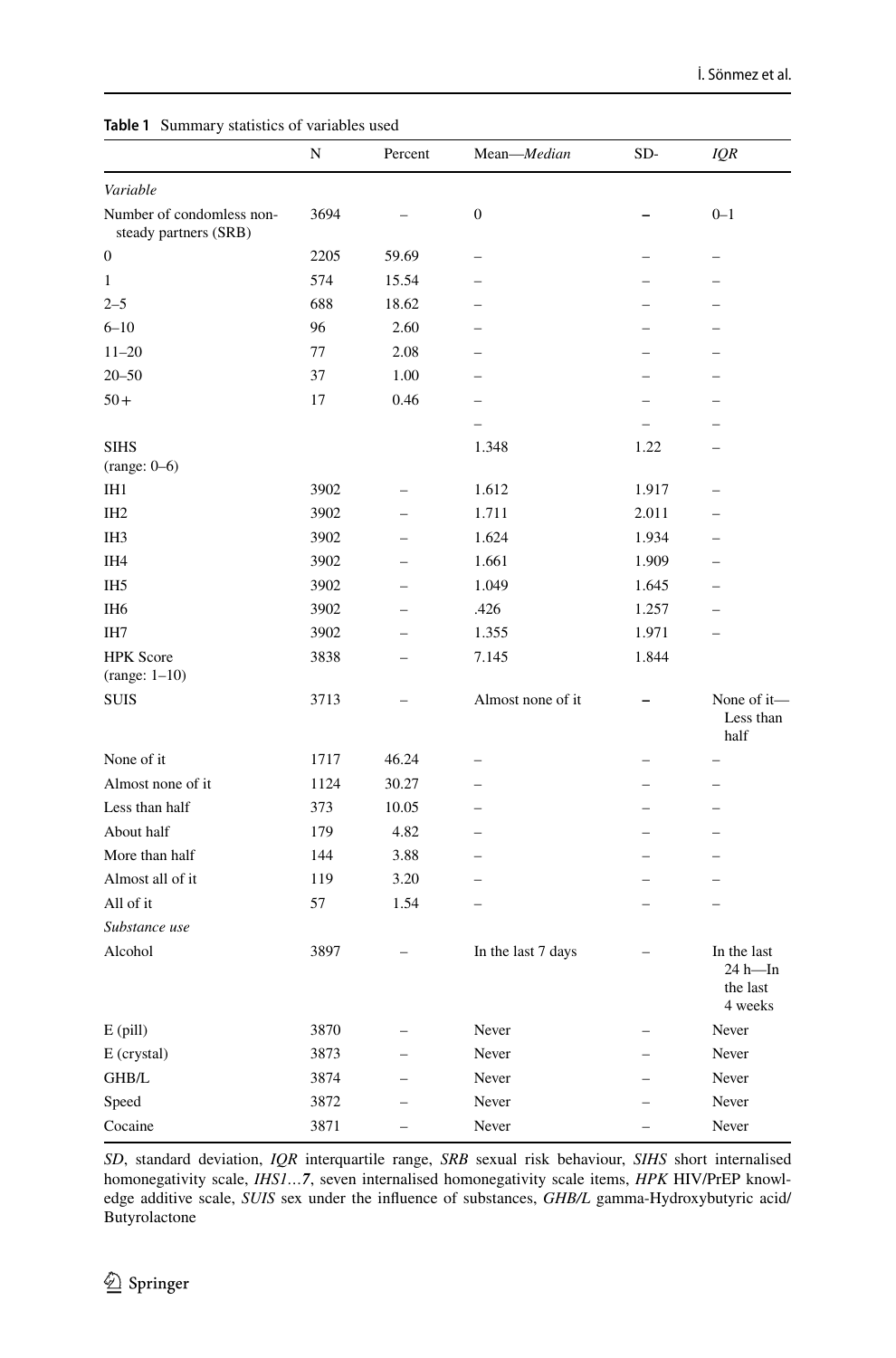

<span id="page-6-0"></span>**Fig. 1** Hypothesized Structural Equation Model. *Circles* represent latent variables. *Rectangles* represent observed (manifest) variables. e\* represent errors of observed variables to be estimated. **Dashed paths** represent the direct relationship (Hypothesis 1) to be mediated between Internalised Homonegativity and sexual risk behaviour. **IHS1…7**: Seven internalised homonegativity scale items. *Drug-1…Drug-5*: Ecstasy (pill), ecstasy (powder), speed, GHB/GHL (gamma-Hydroxybutyric acid/Butyrolactone), and cocaine use recency scales (in this order). Refer to Table [1](#page-5-0) for detailed summary of the variables

and constitutive of; 4 covariances, 16 factor loadings, 16 error variances. Thus, our model was over-identifed with 100 (136–36) degrees of freedom, and over-identifcation is a necessary factor in structural model's fit to data (Weston  $&$  Gore, [2006](#page-18-8)).

Proceeding to the structural model, we examine its ft to the data. Evaluation of the structural model's ft to the data is not a simple procedure (Raykov et al., [1991\)](#page-17-11), and there are no universally accepted ft indices (Raykov et al., [1991](#page-17-11); Saris et al., [2009](#page-18-9); Thoemmes et al., [2018;](#page-18-10) Weston & Gore, [2006\)](#page-18-8). To assess our model's ft to our data, we examine both global and local ft indices. We do not pay attention to the significance of the  $\chi^2$  statistic, as in large samples (N>500) the  $\chi^2$  is affected by sample size (Martens, [2005;](#page-17-12) Raykov et al., [1991;](#page-17-11) Weston & Gore, [2006](#page-18-8)). Furthermore,  $\chi^2$  test statistics and global fit indices are asymmetrically sensitive to different misspecifcations (Saris et al., [2009\)](#page-18-9), thus we also look at the local ft indices; expected parameters change (EPC) and modifcation index (MI) test (Saris et al., [1987](#page-18-11)). These tests are done with examining the power of the EPC's and signifcance of MI's; whereas the combination of high-power EPC's and nonsignifcant MI's indicate no misspecifcation, and the combination of low-power EPC's and signifcant MI's indicate the misspecifcation of the parameter(s).

For our SEM, we provide both unstandardized and standardized estimates of coefficients and errors. Unstandardized estimates do not depend on equal variances from our specifc sample, therefore they serve as more generalizable estimates of the relationships (Grace  $\&$  Bollen, [2005](#page-16-11)) and interpret the unstandardized coefficients of the estimates and errors of the hypothesized measurement model.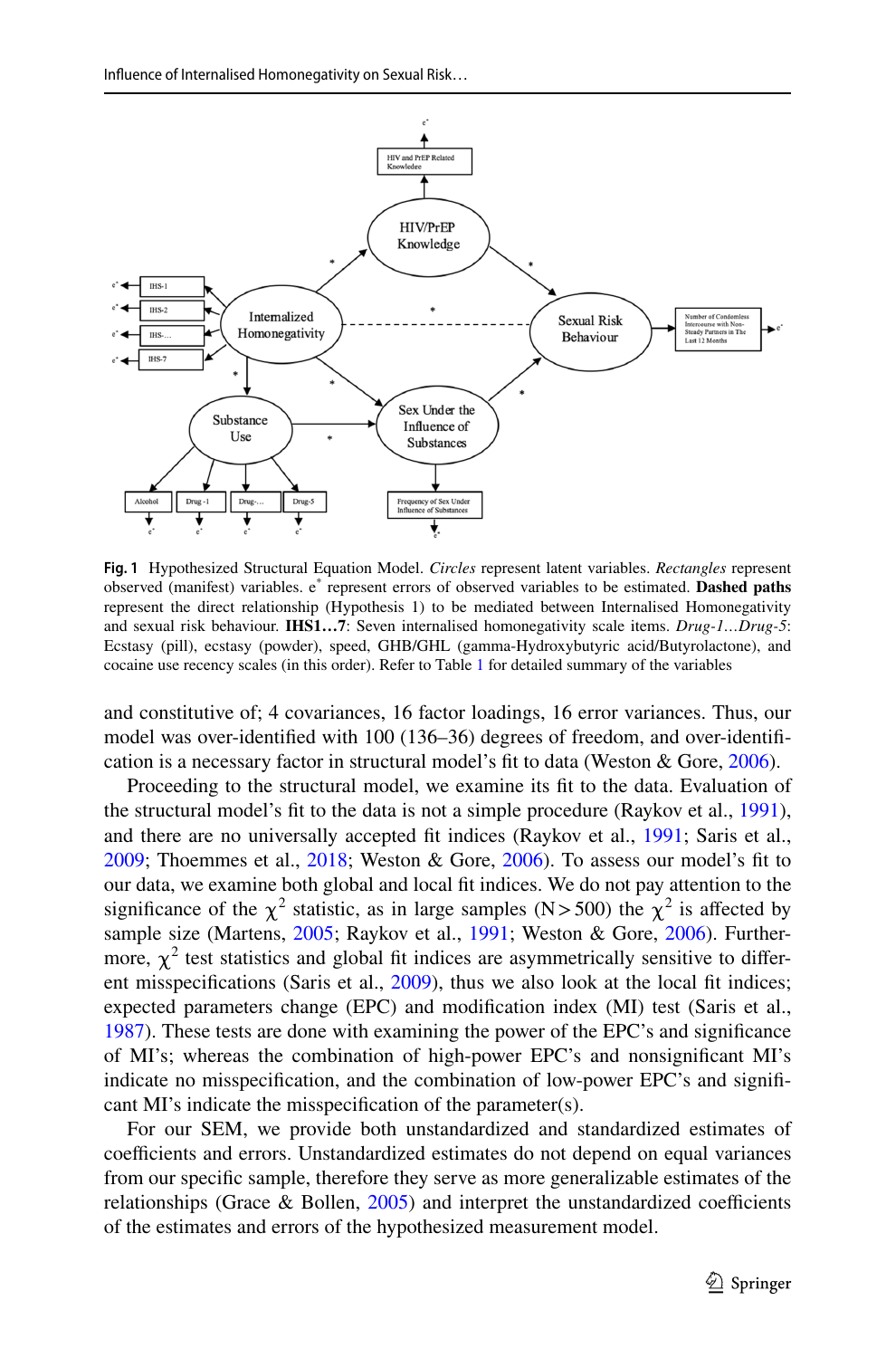# **Results**

In this section we provide results from our descriptive statistics, correlations matrix, CFA, and SEM. From Table [1,](#page-5-0) we see that possible scores for this scale ranged from 0 to 6, with higher scores indicating greater IH, and MSM in our sample had a mean score of  $1.34$  (SD = 1.22). For SRB, out of 3,694 MSM 59.7%  $(N=2,205)$  reported no no-steady partners that they had condomless sex with, while  $0.5\%$  (N = 17) reported more than 50 partners in the last twelve months. In the HIV/PrEP additive scale, out of 3,838 MSM in Spain in our sample 432 respondents has acquired a score of 10, and 3 has acquired a score of 0; the mean score was 7.15. Almost half of respondents  $(46.2\%, N=1,717)$  reported no SUIS in the last twelve months, while a small portion reported almost all of it and all of it  $(4.74\%, N = 176)$ .

In Table [2](#page-8-0) correlational analysis among main study variables is presented in order to examine the relationship between variables. Due to the nature of the variables used, some of them are highly correlated. For this reason, we use a p-value of 0.001 in order to reduce the possible Type I Error threat, following the study of Kashubeck-West and Szymanski ([2008](#page-16-4)). From Table [2](#page-8-0) we note that we did not fnd a relationship between IH and SRB, nor with each of the items of IH (except for the frst item, IH1). On the other hand, we found that HIV/PrEP knowledge  $(r=0.11)$  and SUIS  $(r=0.18)$  were positively related to SRB, meaning that when these variables increased, SRB also increased. Similarly, more recent use of each substance was positively related to SRB, expect for alcohol. We will further test these relationships with using CFA and SEM.

#### **Confrmatory Factor Analysis**

As the frst step in SEM, we test the model's ft to the data using a CFA. For both CFA and SEM, there are copious measures to test model ft to the data (Meuleners et al., [2003\)](#page-17-13). As commonly used global ft indices and based on Raykov et al. [\(1991](#page-17-11)), Hu and Bentler ([1999\)](#page-16-12) and Martens [\(2005](#page-17-12)), we used the following; (a) the Comparative Fit Index (CFI); (b) the Tucker-Lewis Index (TLI); (c) the root mean square error of approximation (RMSEA), and (d) Standardized root mean squared residual (SRMR). The majority of studies suggest that values higher than 0.95 for CFI and TLI indicate good fit (Hu & Bentler, [1999;](#page-16-12) Weston & Gore,  $2006$ ); while others suggest that CFI and  $TLI > 0.90$  indicate a good fit to data (Moonie et al., [2009](#page-17-14)), as these ft indicates are susceptible to factors such as estimators and com-plexity (Xia & Yang, [2019\)](#page-18-12). We use the cut-off value set by Hu and Bentler ([1999\)](#page-16-12). Further, Hu and Bentler ([1999\)](#page-16-12) suggested that values of RMSEA and SRMR < 0.06 are acceptable, and these values are widely accepted (Weston & Gore, [2006\)](#page-18-8).

The results of the CFA proved that the model is a good fit to the data;  $CFI = 0.95$ ,  $TLI=0.95$ , RMSEA $=0.044$  (90% confidence interval [CI] for the RMSEA lower bound=0.041 and upper bound=0.047), and  $SRMR=0.03$ . A summary of these (and also for SEM, see below) ft indices can be found in Table [3](#page-9-0).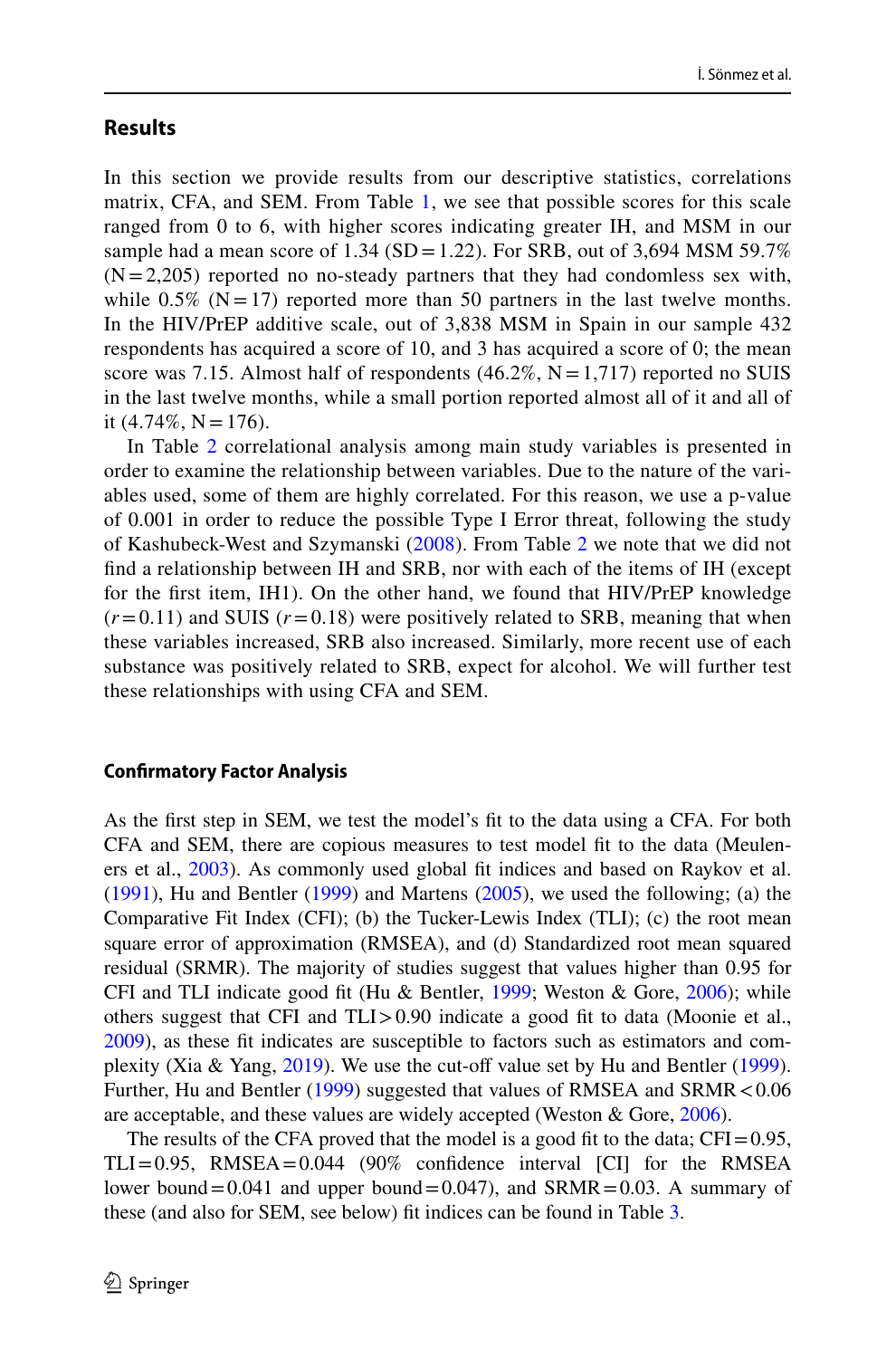|                                               |           | Table 2 Pairwise correlations an                                                                                                                                                                                                                                                                                                                                                                                          |           | nong main study variables |           |                   |            |               |                |           |               |          |          |          |          |          |       |
|-----------------------------------------------|-----------|---------------------------------------------------------------------------------------------------------------------------------------------------------------------------------------------------------------------------------------------------------------------------------------------------------------------------------------------------------------------------------------------------------------------------|-----------|---------------------------|-----------|-------------------|------------|---------------|----------------|-----------|---------------|----------|----------|----------|----------|----------|-------|
| Variables                                     | $\ominus$ | $\widehat{\omega}$                                                                                                                                                                                                                                                                                                                                                                                                        | $\odot$   | $\widehat{\mathfrak{X}}$  | $\odot$   | $\widehat{\circ}$ | $\epsilon$ | $\circledast$ | $\circledcirc$ | (10)      | $\frac{1}{2}$ | (12)     | (13)     | (14)     | (15)     | (16)     | (17)  |
| $(1)$ SRB                                     | 1.000     |                                                                                                                                                                                                                                                                                                                                                                                                                           |           |                           |           |                   |            |               |                |           |               |          |          |          |          |          |       |
| $(2)$ SHIS                                    | $-0.049*$ |                                                                                                                                                                                                                                                                                                                                                                                                                           |           |                           |           |                   |            |               |                |           |               |          |          |          |          |          |       |
| $(3)$ H <sub>1</sub>                          | $-0.065*$ | $0.660*$                                                                                                                                                                                                                                                                                                                                                                                                                  | 1.000     |                           |           |                   |            |               |                |           |               |          |          |          |          |          |       |
| $(4)$ H <sub>2</sub>                          | $-0.042*$ | $0.536*$                                                                                                                                                                                                                                                                                                                                                                                                                  | $0.276*$  | 1.000                     |           |                   |            |               |                |           |               |          |          |          |          |          |       |
| $(5)$ H3                                      | 0.004     | $0.733*$                                                                                                                                                                                                                                                                                                                                                                                                                  | $0.395*$  | $0.284*$                  | 1.000     |                   |            |               |                |           |               |          |          |          |          |          |       |
| $(6)$ H <sub>4</sub>                          | $-0.050*$ | $0.754*$                                                                                                                                                                                                                                                                                                                                                                                                                  | $0.386*$  | $0.292*$                  | $0.571*$  | 1.000             |            |               |                |           |               |          |          |          |          |          |       |
| $(7)$ H5                                      | $-0.044*$ | $0.788*$                                                                                                                                                                                                                                                                                                                                                                                                                  | $0.438*$  | $0.244*$                  | $0.491*$  | $0.539*$          | 1.000      |               |                |           |               |          |          |          |          |          |       |
| $(8)$ H <sub>6</sub>                          | $-0.001$  | $0.588*$                                                                                                                                                                                                                                                                                                                                                                                                                  | $0.300*$  | $0.132*$                  | $0.336*$  | $0.359*$          | $0.534*$   | 1.000         |                |           |               |          |          |          |          |          |       |
| $(9)$ H7                                      | $-0.024$  | $0.665*$                                                                                                                                                                                                                                                                                                                                                                                                                  | $0.288*$  | $0.186*$                  | $0.345*$  | $0.386*$          | $0.565*$   | $0.361*$      | 1.000          |           |               |          |          |          |          |          |       |
| $(10)$ HPK                                    | $0.112*$  | $-0.220*$                                                                                                                                                                                                                                                                                                                                                                                                                 | $-0.159*$ | $-0.142*$                 | $-0.151*$ | $-0.183*$         | $-0.177*$  | $-0.114*$     | $-0.108*$      | 1.000     |               |          |          |          |          |          |       |
| $(11)$ SUIS                                   | $0.185*$  | $-0.066*$                                                                                                                                                                                                                                                                                                                                                                                                                 | $-0.100*$ | $-0.036$                  | $-0.034$  | $-0.072*$         | $-0.030$   | $-0.011$      | $-0.019$       | $0.085*$  | 1.000         |          |          |          |          |          |       |
| $(12)$ Alco-<br>$_{\rm hol}$                  | 0.039     | $-0.114*$                                                                                                                                                                                                                                                                                                                                                                                                                 | $-0.135*$ | $-0.046*$                 | $-0.086*$ | $-0.113*$         | $-0.056*$  | $-0.065*$     | $-0.032$       | $0.068*$  | $0.242*$      | 1.000    |          |          |          |          |       |
| (lig<br>$(13)$ E                              | $0.155*$  | $-0.086*$                                                                                                                                                                                                                                                                                                                                                                                                                 | $-0.092*$ | $-0.054*$                 | $-0.063*$ | $-0.075*$         | $-0.061*$  | 0.009         | $-0.046*$      | $0.151*$  | $0.327*$      | $0.135*$ | 1.000    |          |          |          |       |
| $\frac{(\text{crys}}{\text{ad})}$<br>$(14)$ E | $0.143*$  | $-0.079*$                                                                                                                                                                                                                                                                                                                                                                                                                 | $-0.072*$ | $-0.050*$                 | $-0.059*$ | $-0.079*$         | $-0.045*$  | $-0.011$      | $-0.042*$      | $0.122*$  | $0.350*$      | $0.157*$ | $0.724*$ | 1.000    |          |          |       |
| <b>GHB</b> L<br>(15)                          | $0.150*$  | $-0.064*$                                                                                                                                                                                                                                                                                                                                                                                                                 | $-0.052*$ | $-0.052*$                 | $-0.048*$ | $-0.060*$         | $-0.032$   | $-0.013$      | $-0.034$       | $0.094**$ | $0.310*$      | $0.143*$ | $0.659*$ | $0.645*$ | 1.000    |          |       |
| Speed<br>$\overline{6}$                       | $0.199*$  | $-0.068*$                                                                                                                                                                                                                                                                                                                                                                                                                 | $-0.084*$ | $-0.047*$                 | $-0.033$  | $-0.039$          | $-0.053*$  | $-0.004$      | $-0.046*$      | $0.146*$  | $0.331*$      | $0.080*$ | $0.611*$ | $0.577*$ | $0.555*$ | 1.000    |       |
| Cocaine                                       | $0.159*$  | $-0.096*$                                                                                                                                                                                                                                                                                                                                                                                                                 | $-0.098*$ | $-0.070*$                 | $-0.061*$ | $-0.084**$        | $-0.052*$  | $-0.012$      | $-0.059*$      | $0.112*$  | $0.372*$      | $0.165*$ | $0.662*$ | $0.662*$ | $0.649*$ | $0.540*$ | 1.000 |
|                                               |           | SRB sexual risk behaviour, i.e. the number of condomless non-steady sex partners in the previous 12 months. SHIS short internalised homonegativity scale, IH17 inter-<br>nalised homonegativity scale variables, HPK HIV/PrEP knowledge scale, SUIS sex under the influence of substances, E (pill/crystal) ecstasy (pill/crystal), GHB/L gamma-<br>hydroxybutyric acid/butyrolactone<br>*Significance shown at 0.001 lev | ত         |                           |           |                   |            |               |                |           |               |          |          |          |          |          |       |

<span id="page-8-0"></span> $\underline{\textcircled{\tiny 2}}$  Springer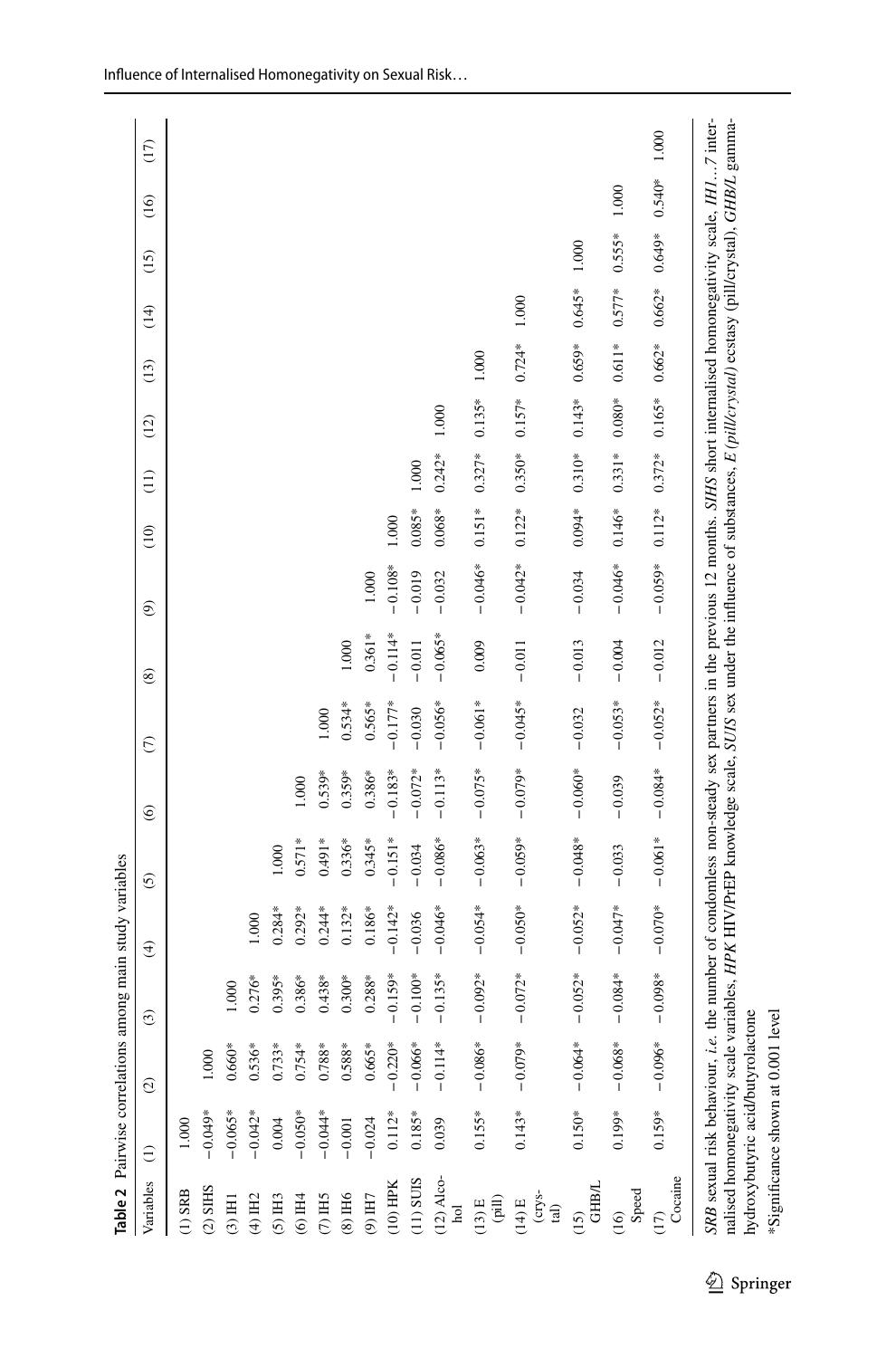| Fit index                       | Recommended value/Cut-off             | Value in the SEM | Value in<br>the CFA |
|---------------------------------|---------------------------------------|------------------|---------------------|
| Global fit indices <sup>a</sup> |                                       |                  |                     |
| <b>CFI</b>                      | > 0.95                                | 0.96             | 0.95                |
| <b>TLI</b>                      | > 0.95                                | 0.95             | 0.95                |
| <b>RMSEA</b>                    | < 0.06                                | 0.04             | 0.04                |
| <b>SRMR</b>                     | < 0.08                                | 0.03             | 0.03                |
| Local fit indices $b$           |                                       |                  |                     |
| <b>EPC's Power</b>              | <b>High Power</b><br>(all parameters) | High<br>Power    |                     |
| MI                              | Not significant<br>(all parameters)   | Not significant  |                     |

<span id="page-9-0"></span>**Table 3** Fit indices references for SEM and CFA

*CFI* comparative ft index, *TLI* Tucker-Lewis index, *RMSEA* root mean square error of approximation, *SRMR* standardized root mean square residual, *EPC* expected parameter change, *MI* modifcation index a (Hu & Bentler, [1999;](#page-16-12) Weston & Gore, [2006](#page-18-8))

b (Saris et al., [1987](#page-18-11), [2009](#page-18-9))

#### **Structural Equation Modelling**

The SEM output for these global ft indices suggested that the measurement model (Fig. [1](#page-6-0)) was a good fit to the data; CFI=0.96, TLI=0.95, RMSEA=0.044 (90% confidence interval [CI] for the RMSEA lower bound =  $0.041$  and upper bound =  $0.047$ ), and  $SRMR = 0.03$ . All of the parameter estimates were significant. Further, expected parameters change (EPC) and modifcation index (MI) test's ft indices recommen-dations and cut-off values can be found in Table [3.](#page-9-0) All EPC's and MI's of the measurement model's parameters are not mis-specifed and each value meets the criteria suggested by Saris et al.,  $(1987, 2009)$  $(1987, 2009)$  $(1987, 2009)$  $(1987, 2009)$ .

The unstandardized estimation results of SEM are presented in Fig. [2](#page-10-0) and Table [4.](#page-10-1) In Fig. [2,](#page-10-0) we present the estimated SEM results, with upper numbers presenting the unstandardized path coefficients, numbers in brackets presenting standardized coeffcients, and numbers in parenthesis presenting robust standard errors. In Table [4,](#page-10-1) we present the estimated results for the defned parameters (*i.e.* mediation efects) from the structural model.

The direct path from IH to SRB (dashed line, Fig. [2](#page-10-0)) was statistically insignifcant. Similarly, the defned parameter for the direct efect of IH to SRB (Table [4](#page-10-1)) was also insignifcant. We did not fnd evidence for our frst hypothesis, *IH will be positively associated with SRB*, at least not within a single country, in the specifed SEM model.

As can be seen in Fig. [2](#page-10-0), IH was negatively associated with HIV/PrEP knowledge, each unit increase in the IH latent variable was signifcantly associated with 0.39 decrease in the HIV/PrEP knowledge units. On the other hand, HIV/PrEP knowledge increases SRB, each unit increase in the HIV/PrEP knowledge was signifcantly associated with 0.04 increase in the SRB units. The indirect relationship between IH and SRB through HIV/PrEP knowledge was statistically signifcant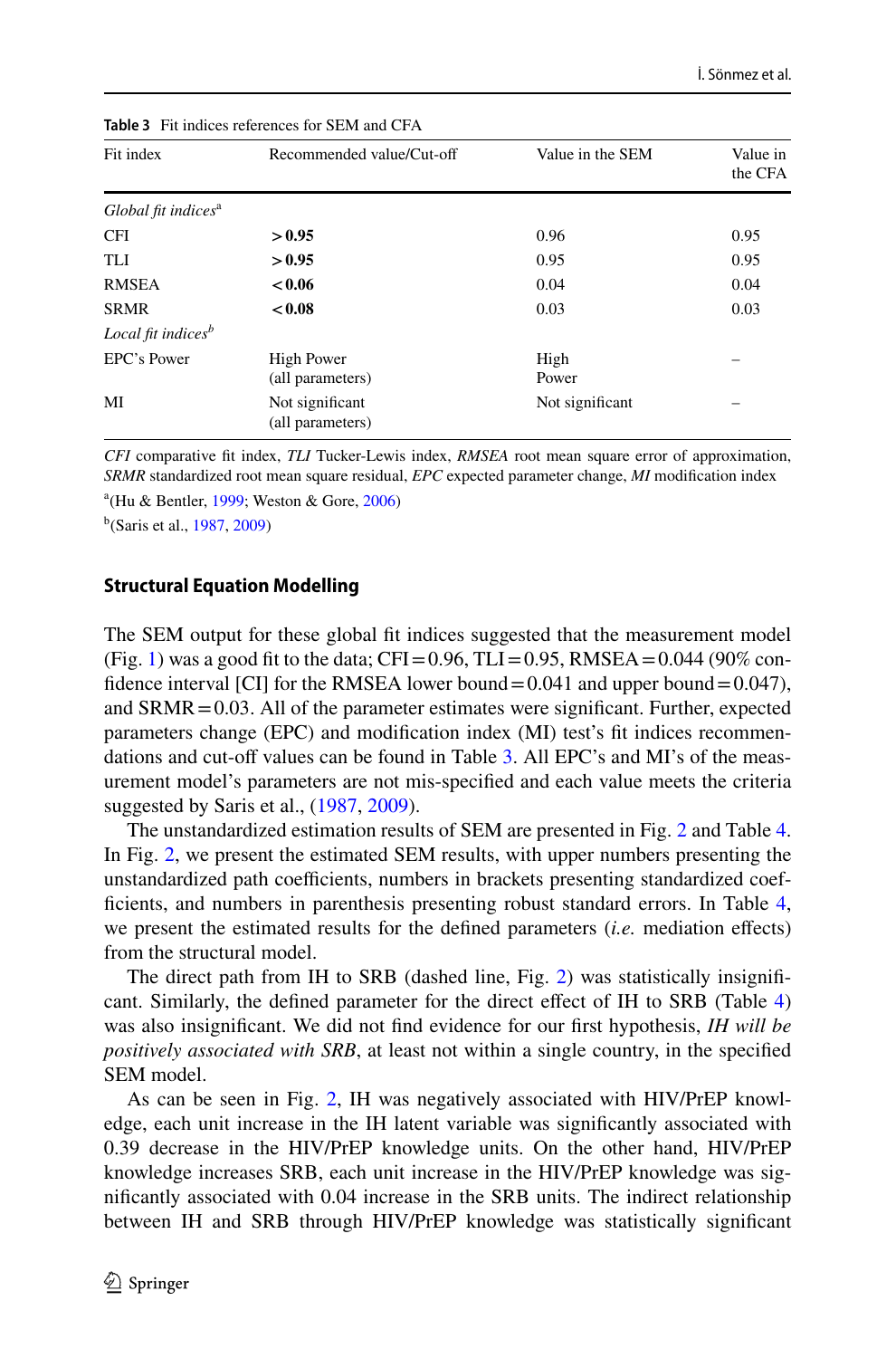

<span id="page-10-0"></span>**Fig. 2** Estimated SEM Results. *Signifcance levels* **\****p*<0.1, **\*\****p*<0.05, **\*\*\****p*<0.01. Arrow width represents the strength of the relationships. Upper numbers are the **unstandardized path coefficients**; numbers in brackets are **standardized coefcients**; and numbers in parenthesis are **robust standard errors**. **Dashed paths** represent the direct relationship to be mediated between Internalised Homonegativity and sexual risk behaviour. Coefficients of observed variables and their standard errors are not shown

<span id="page-10-1"></span>

| <b>Table 4</b> Defined parameters<br>of the structural equation | Defined parameters         | Estimate               | Std. Error | $P$ -Value |
|-----------------------------------------------------------------|----------------------------|------------------------|------------|------------|
| modelling                                                       | $(1)$ IH HPK SRB           | $-0.015$<br>$[-0.013]$ | 0.005      | $0.002***$ |
|                                                                 | (2) IH SUDS SRB            | $-0.004$<br>$[-0.004]$ | 0.008      | 0.592      |
|                                                                 | $(3)$ IH SU SUIS           | $-0.047$<br>$[-0.053]$ | 0.012      | $0.000***$ |
|                                                                 | (4) Direct Effect (IH SRB) | $-0.001$<br>$[-0.001]$ | 0.021      | 0.962      |

Upper numbers are the **unstandardized path coefficients**; numbers in brackets are **standardized coefficients**. (1) Relationship between IH and SRB mediated by HIV/PrEP knowledge. (2) Relationship between IH and SRB mediated by substance use during sex. (3) Relationship between IH and substance use during sex mediated by substance use. (4) Direct efect of IH on SRB. *IH* internalised homonegativity, *HPK* HIV/PrEP Knowledge, *SRB* sexual risk behaviour (*i.e.* number of condomless non-steady sex partners in the previous 12 months), SU, substance use, *SUIS* sex under the infuence of substances

\**p*<0.1, **\*\****p*<0.05, **\*\*\****p*<0.01

(Table [4](#page-10-1)). An increase of 0.38 units in the IH latent variable was associated with 0.01 decrease SRB units, when mediated by the HIV/PrEP knowledge. Therefore, we found that as IH increased, the number of condomless intercourse with nonsteady partners reported (SRB) decreased; because higher IH decreases HIV/PrEP knowledge while higher HIV knowledge predicted increased SRB. Thus, we found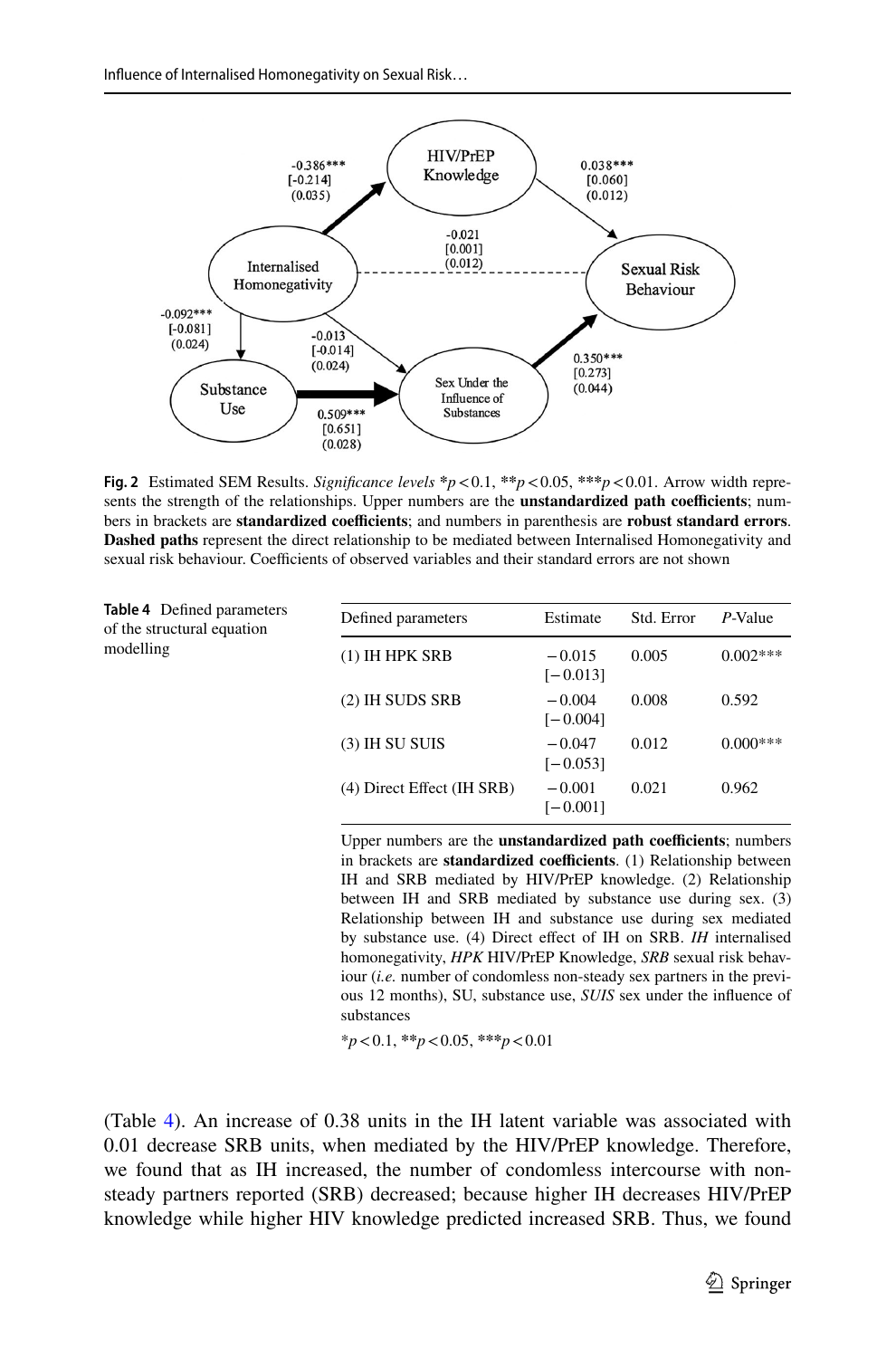evidence for our second hypothesis, that *HIV/PrEP knowledge will fully mediate the relationship between IH and sexual risk behaviour*.

With respect to the relationship among IH, SUIS and SRB, we see that the relationship between IH and SUIS is insignifcant, while the association between SUIS latent variable and SRB was positive and signifcant. Expectedly, Fig. [2](#page-10-0) shows that a unit increase in SUIS was signifcantly associated with a 0.35 increase in the SRB units. The indirect path between IH and SRB mediated by SUIS was statistically insignifcant (Table [4](#page-10-1)). Therefore, we did not fnd evidence for our third hypothesis that, *sex under the infuence of substances will fully mediate the relationship between IH and sexual risk behaviour*.

In Fig. [2,](#page-10-0) we found that as IH decreased the recency of substance use. On the other hand, recency of substance use predicted SUIS signifcantly and positively. As can be seen in Table [4](#page-10-1) (row 3), the indirect path from IH to SUIS when mediated by substance use recency, however, was statistically signifcant. As IH increased, SUIS decreased; because higher IH predicted less recent use of substances and more recent use of substances predicted higher numbers of sex under the infuence of substances (SUIS). When looking at the variances, as expected, the role of alcohol in explaining the variances in SRB in comparison to rest of the substances is relatively small (0.032). The analysis has shown that particular substances in the SEM had greater infuence than the rest, with 'ecstasy', regardless of its form, explaining the biggest share of the variances in the model (pill=0.728; crystal=0.701).

In another model (not shown here, available upon request), we added total number of partners (regardless of condom use or intercourse) in the last 12 months for controlling the HIV/PrEP knowledge latent variable. We found that the total number of partners is associated with increased HIV/PrEP knowledge signifcantly, and the rest of the results reported above stayed same or changed slightly. However, this model's fit indices were very different than the accepted criteria (CFI= $0.89$ ,  $TLI = 0.87$ , RMSEA = 0.073, SRMR = 0.064). Therefore, we did not include this variable in our SEM model. Implications of this variable on our current results will be discussed.

### **Discussion**

In this study, we investigated the relation between two variables, IH and SRB, and the possible mediating efects of HIV/PrEP knowledge and SUIS in a sample of non-PrEP using MSM living in Spain, who are HIV-negative or have been diagnosed with HIV but have detectable or unknown viral load. Contrary to our hypothesis that IH will be positively associated with SRB, we did not fnd any direct efect of IH on SRB. Some studies found that higher levels of IH leads to SRB (Folch et al., [2009](#page-16-13); Newcomb & Mustanski, [2010a](#page-17-2); Puckett et al., [2017\)](#page-17-3), while some studies did not fnd evidence for this direct relationship (Dawson et al., [2019](#page-16-14); Newcomb & Mustanski, [2010a](#page-17-2); Puckett et al., [2017](#page-17-3)), including ours. Therefore, our study further contributes to the literature which suggest that there might be potential mediating variables that afect the relation between IH and SRB (Kashubeck-West & Szymanski, [2008a;](#page-16-4) Newcomb & Mustanski, [2010b](#page-17-5)). On one hand, in line with this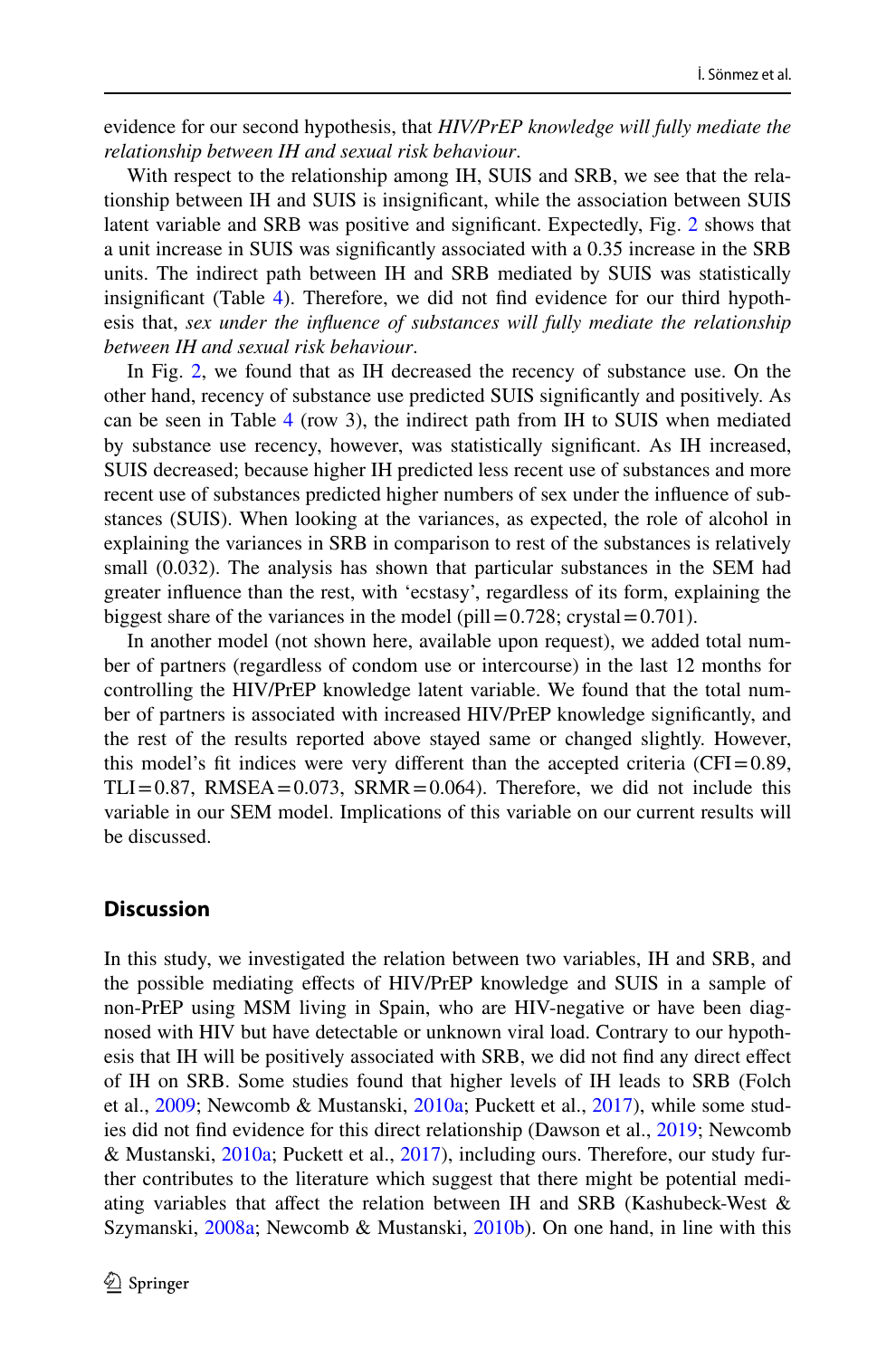and our expectations, results of our SEM analysis showed that HIV/PrEP knowledge mediated the relationship between IH and SRB. On the other hand, the results indicated that while SUIS was signifcantly associated with SRB, it did not mediate the relationship between IH and SRB.

We found that the more knowledgeable men are about how HIV is transmitted and PrEP works, the higher the numbers of condomless sexual intercourse with non-steady partners reported. One explanation for this surprising result might be that these men, in particular, take their sexual health seriously and are confdent in knowing when to use condom and in their condom negotiation skills with nonsteady partners. For example, Klein  $(2013)$  $(2013)$  found that condom use self-efficacy, which refers to an individual's self-confdence in their ability to use condoms, was signifcantly and positively associated with HIV knowledge. Therefore, these men may be more comfortable initiating conversation about how long ago they have been tested, whether their non-steady partner is using PrEP, or negotiate safeness that go into sex (i.e. knowing that no HIV transmissions from the HIV-positive partner to the HIV-negative partner would occur if their viral load is undetectable (" $U=U$ ; Undetectable  $=$  Untransmittable")). Our additional analysis (not shown in the paper, available upon request) has shown that the total number of partners may, in return, infuence HIV/PrEP knowledge. Similarly, men who have a higher number of partners might have a better connection to the gay community and an increased chance of acquiring more knowledge about protecting themselves. Empirical theories about the link between behaviour and knowledge suggest that self-perceived vulnerability to HIV is probably the main factor underlying SRB, more so than knowledge (McKusik et al., [1985\)](#page-17-15). That is, when people perceive that they are less vulnerable to HIV, they would be more likely to engage in potential sexual risk behaviour, independent of their knowledge about HIV. Moreover, HIV knowledge showed to be necessary, but not sufficient, to motivate individuals to avoid HIV-related risks (Pando et al., [2013](#page-17-16)). Therefore, HIV prevention programs should consider focusing on communicating what actually makes one less vulnerable to HIV, which is the knowledge that goes into the ability to negotiate safe sex.

We found that as IH increased, the number of condomless intercourse with nonsteady partners reported (SRB) decreased; because higher IH decreases HIV/PrEP knowledge while higher HIV knowledge predicted increased SRB. A high level of IH may serve as a barrier to participation in HIV testing and other health-promoting behaviours, and less contact with prevention and educational interventions. From previous studies we know that men with higher IH showed a reduced perception of their self-efficacy for condom use, even after intervention (Huebner et al., [2002\)](#page-16-9). This fnding may be indicative of certain men with high IH who are not confdent and knowledgeable enough to communicate safer sex practices with non-steady partners. Alternatively, it is possible that the men with higher IH in our sample are less likely to be involved in sexual intercourse with non-steady partners in the frst place. However, our conclusions are in consistency with the notion that IH is most likely harmful; higher levels of IH may lead to reduced number of non-steady partners, but it also reduces relevant knowledge to protect oneself (Ross et al., [2013](#page-17-4)), or is associated with condom use frequency in general, and is not directly associated with the number of non-steady partners. As discussed, with the development of PrEP the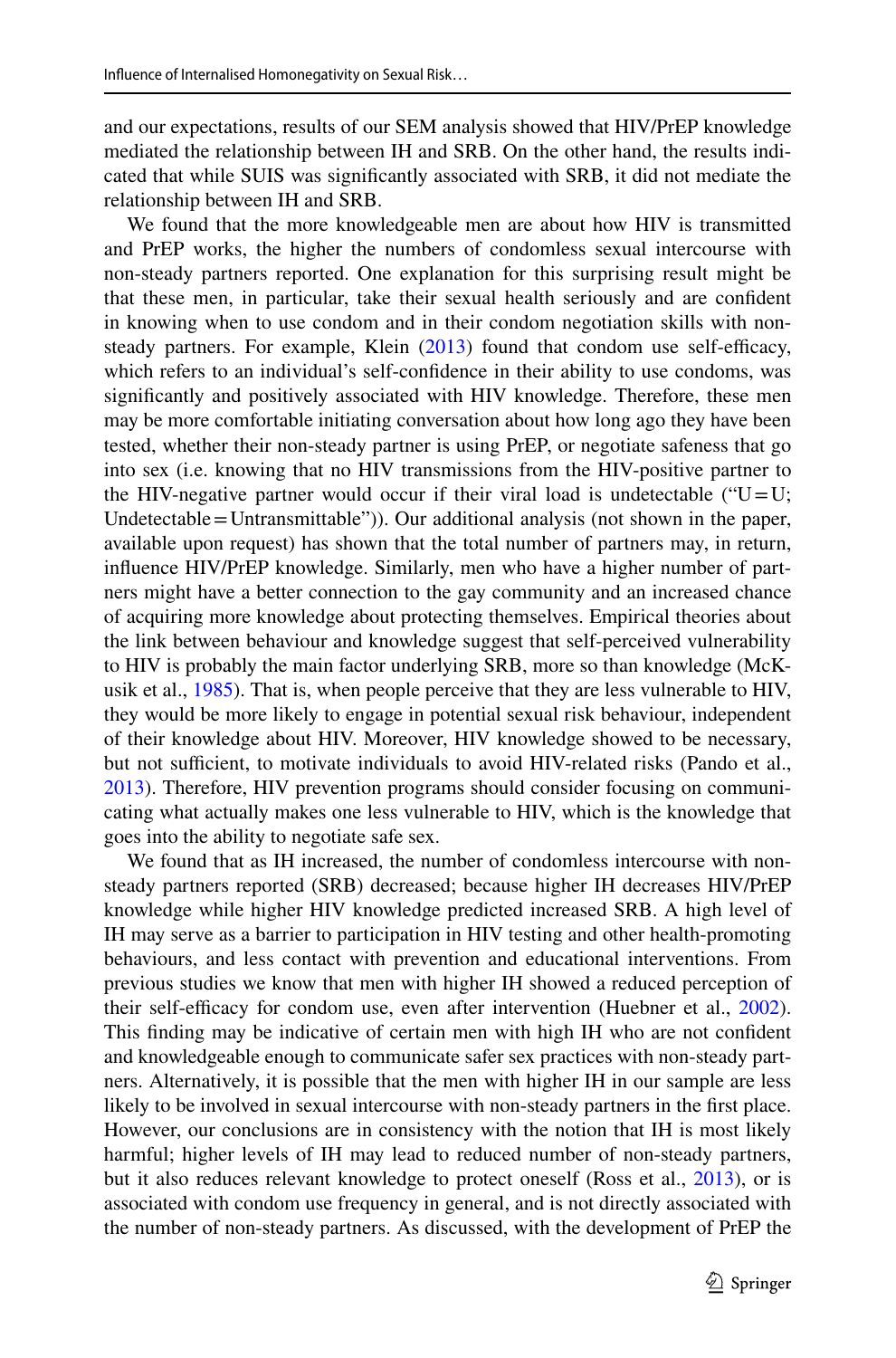meaning of 'risky' sex may also change for MSM; with the number of partners not relating to risk if one knows how to protect oneself. Therefore, future research and prevention programs should consider diferent indicators for 'risky sex' in an aim to target those who not only have condomless sex with random partners, but those who do not know how to protect themselves.

MSM in our sample who were more prone to use alcohol or any other drug during sexual intercourse reported higher frequency of anal sex with non-steady partners without using condom. Provided they are, or their partner is seropositive (in the case of not knowing one's own or partner's HIV status), use of substances during sex can be of immediate relevance for risk of HIV exposure, for each individual. Further, higher IH was not associated with increased SUIS, nor was SUIS a variable through which IH infuenced sexual risk behaviour. Connection to the gay community may promote unhealthy behaviours through submersion into a subculture that promotes drug use and provides easier access to drugs (Halkitis et al., [2005](#page-16-16)). High levels of IH may serve as a barrier to engagement with the gay community, thereby also serving as a barrier from community level factors that lead to greater substance use (Moody et al., [2018](#page-17-8)). These results emphasize the continuing importance of community level interventions that address substance use in the gay community.

Our results show that SUIS predicted the higher numbers of condomless intercourse with non-steady partners reported, without IH infuencing SUIS. We found that substance use recency mediated the relationship between IH and SUIS. As IH increased, SUIS decreased; because higher IH predicted less recent use of substances and more recent use of substances predicted higher numbers of SUIS. When looking at the variances, as expected, the role of alcohol in explaining the variances in SRB in comparison to rest of the substances is relatively small (0.032). The analysis has shown that particular substances in the SEM had greater infuence than the rest, with ecstasy explaining the largest share of the variances in the model (pill $=0.728$ ; crystal=0.701)—which is in line with how the question was asked (i.e. the question was asked as the most recent use of substances, and not the recent use of substances in amounts that would afect one's thinking or decision-making).

### **Strength and Limitations**

Our study has several methodological strengths, including being the largest dataset of MSM living in Spain and use of SEM. We also note its limitations. We use recency time formats (when did you last…) for substance use variables, which further reduces the chance of recall bias—unlike frequency formats, which is not natural for most people. Similarly, there is no recall bias in knowledge, or the proportion of sex under the infuence of substances. Accurately reporting partner numbers is generally a problem; but that does not afect our conclusions. Another strength of this survey lies in its anonymous character, through which the risk of social desirability bias is reduced (as opposed to the interview setting). While we used a large, diverse sample of MSM, the data come from a non-probability sample, potentially limiting generalizability, especially to those who are older, have lower education, fewer LGBT community attachments, or are more likely to conceal their sexual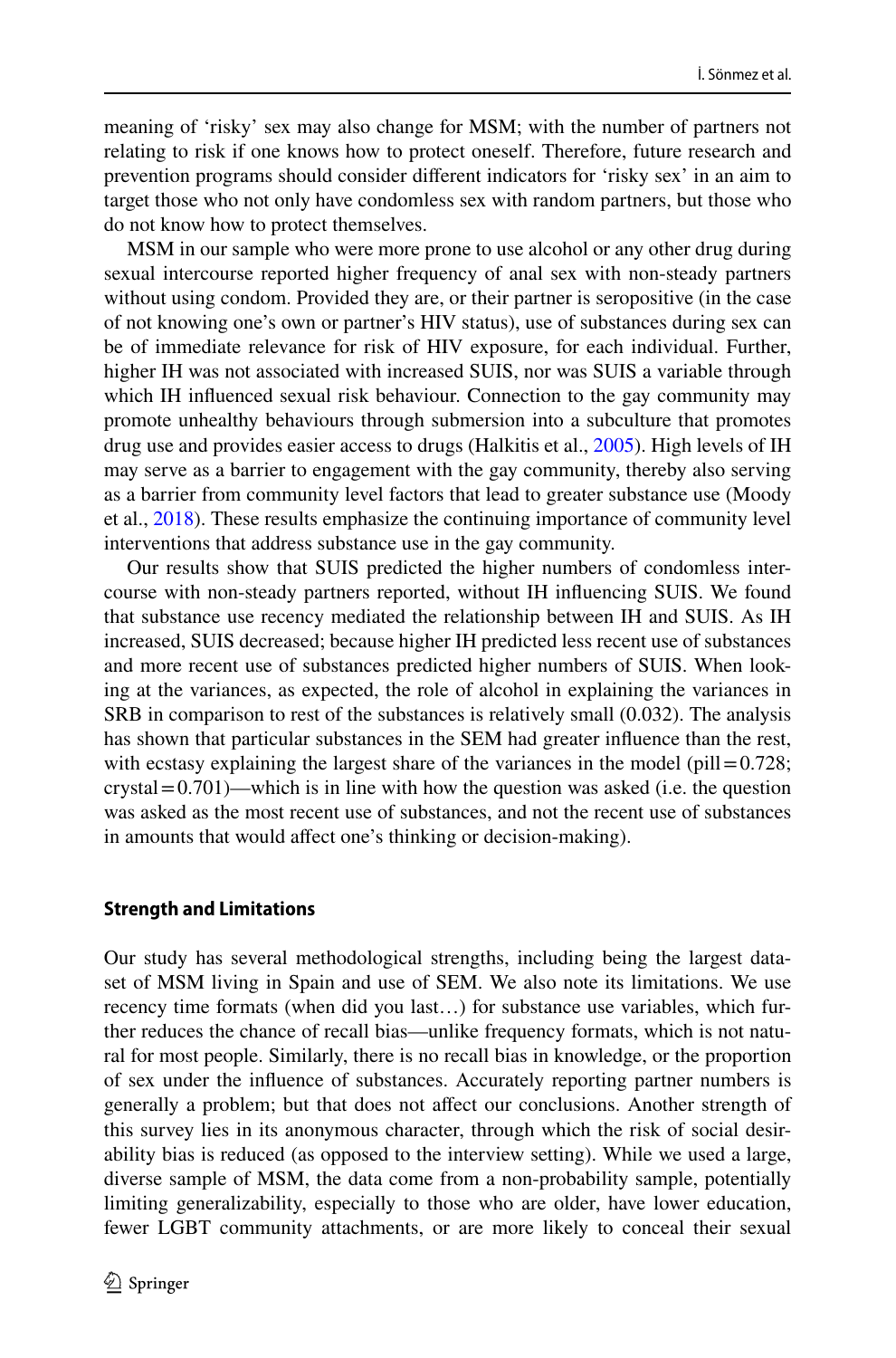orientation (Prah et al., [2016\)](#page-17-17). Yet, our analyses assume that the distribution of variables in the EMIS-2017 sample matches the distribution of these variables in the population. Further, non-probability sampling can also lead to higher estimates of sexual risk, drug use, or knowledge among MSM. These concerns are somewhat attenuated given that the present study was not focused on establishing population estimates or risk behaviours, HIV/PrEP knowledge, or IH, but instead sought to examine associations among variables, for which non-probability sampling is more appropriate (Meyer & Wilson, [2009\)](#page-17-18). Further, probability-based studies typically include relatively small numbers of sexual minorities in one country only, and thus would not have provided an adequate sample size across numerous countries with which to evaluate our research aims.

# **Conclusion**

The impacts of IH on the sexual risk behaviours of gay, bisexual and other MSM have been extensively studied, and we extend knowledge of the nature of the relation by attempting to disentangle the potential infuence of HIV-related knowledge and substance use. Our SEM results suggest that IH is not directly implicated in the path to SRB and that HIV/PrEP knowledge, but not SUIS, mediate the relationship between IH and SRB. Future prevention strategies should also target specifc counselling for MSM with low IH, and who are relatively knowledgeable about HIV risks and how PrEP works, in order to ensure that they are included within the prevention messages. Similarly, future interventions should consider addressing particular problems at the community level, such as substance use in general, sex under the infuence of substances, and social homophobia which is exercised structurally against individuals.

**Acknowledgements** EMIS-2017 was coordinated by Sigma Research at the London School of Hygiene and Tropical Medicine (LSHTM) in association with the Robert Koch Institute (RKI) in Berlin. EMIS core team @ Sigma Research (LSHTM): Dr Axel J. Schmidt, Dr Ford Hickson; David Reid, and Peter Weatherburn; in association with Dr Ulrich Marcus and Dr Susanne B. Schink @ RKI. We thank all participants and all our partners for being part of something huge. We would like to thank Asunción Díaz (Instituto de Salud Carlos III, CNE, Ministerio de Ciencia e Innovación), Maria C. Vázquez (SPNS, Ministerio de Sanidad), Sebastian Meyer (Asociación Stop Sida) for reviewing and commenting on the fnal version of the manuscript. In particular, we would like to thank the following companies and organisations: PlanetRomeo, Stop Sida (Spain) European AIDS Treatment Group (EATG), European Centre for Disease Prevention and Control (ECDC), European Monitoring Centre for Drugs & Drug Addiction (EMCDDA), European Commission (DG SANTE). Finally, we would like to thank Maria Jose Gonzalez Lopez, who continuously provided feedback for the development of this article.

**Authors' Contributions** Methodology, formal analysis and investigation: İS. Conceptualization and design: İS, AJS, CF, NL, and RB. Resources and data: AJS. Writing—original draft preparation: İS. Writing—introduction: CF, NL. Writing—sample and data: AJS. Writing—discussion: İS, AJS, CF, NL, RB, NT. Writing—conclusion: RB. Supervision of development: AJS. Supervision of statistical analysis: NT.

**Funding** Open Access funding provided thanks to the CRUE-CSIC agreement with Springer Nature. EMIS-2017 was carried out as part of ESTICOM, under the service contract 2015 71 01 with The Consumers, Health, Agriculture and Food Executive Agency (Chafea), acting under powers delegated by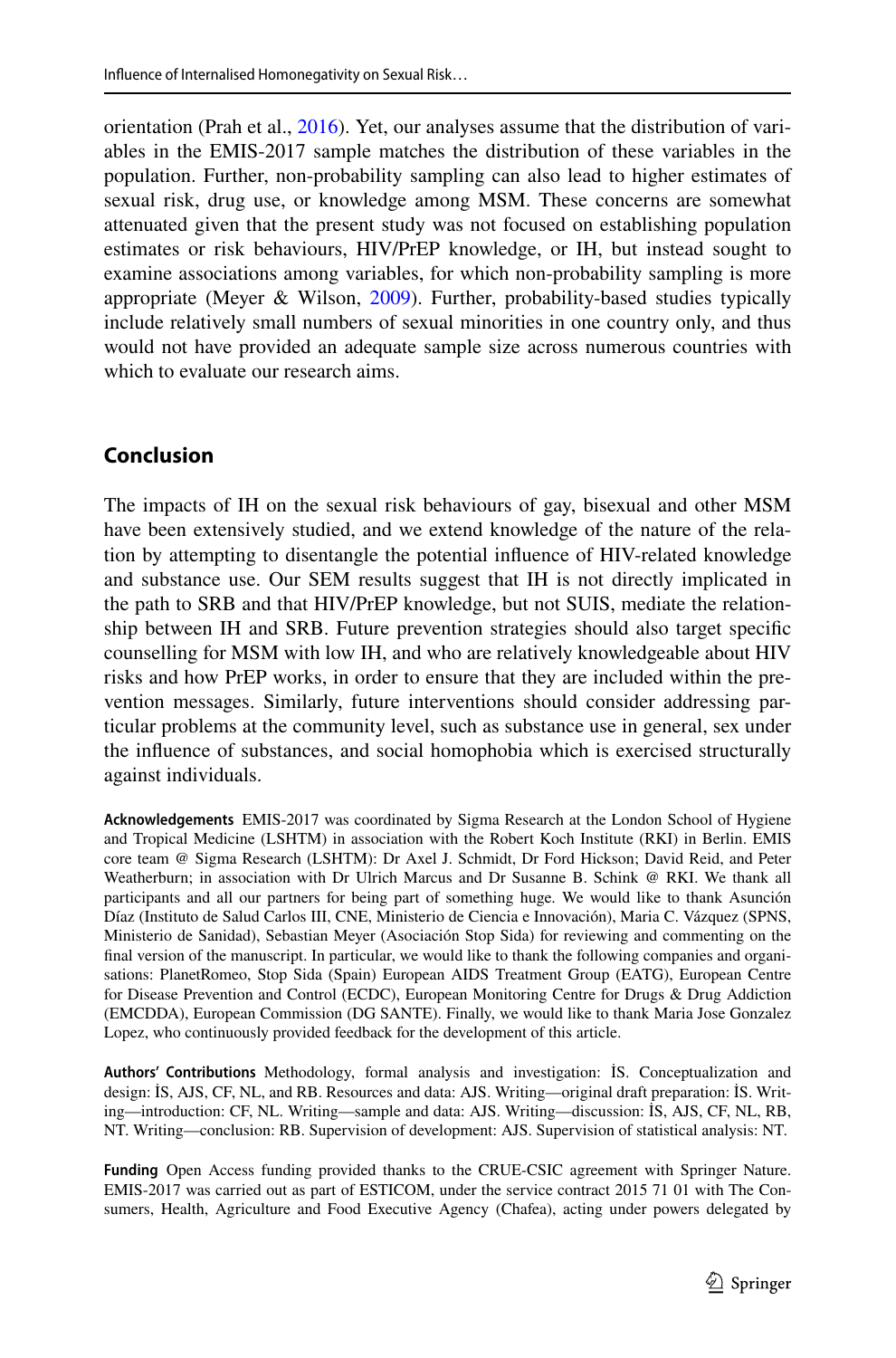the Commission of the European Union. The contract arises from the Call for tender No Chafea/2015/ Health/38.

**Availability of Data and Material** Data is property of the LSHTM and can be accessed upon reasonable request to coordinator@emis-project.eu.

**Code Availability** Not applicable.

### **Declarations**

**Confict of interest** The authors declare that they have no confict of interest.

**Ethical Approval** The Observational Research Ethics Committee at the London School of Hygiene and Tropical Medicine approved the original study (Reference 14421/RR/8805).

**Consent to Participate** All participants included in this analysis indicated online, prior to providing their answers, that they understand the nature and purpose of the study and consented to take part.

**Consent for Publication** Not applicable.

**Open Access** This article is licensed under a Creative Commons Attribution 4.0 International License, which permits use, sharing, adaptation, distribution and reproduction in any medium or format, as long as you give appropriate credit to the original author(s) and the source, provide a link to the Creative Commons licence, and indicate if changes were made. The images or other third party material in this article are included in the article's Creative Commons licence, unless indicated otherwise in a credit line to the material. If material is not included in the article's Creative Commons licence and your intended use is not permitted by statutory regulation or exceeds the permitted use, you will need to obtain permission directly from the copyright holder. To view a copy of this licence, visit [http://creativecommons.org/licen](http://creativecommons.org/licenses/by/4.0/) [ses/by/4.0/](http://creativecommons.org/licenses/by/4.0/).

### **References**

- <span id="page-15-2"></span>Andrinopoulos, K., Hembling, J., Guardado, M. E., de Maria Hernández, F., Nieto, A. I., & Melendez, G. (2015). Evidence of the negative efect of sexual minority stigma on HIV testing among msm and transgender women in San Salvador El Salvador. *AIDS and Behavior, 19*(1), 60–71. <https://doi.org/10.1007/s10461-014-0813-0>
- <span id="page-15-1"></span>Baral, S., Logie, C. H., Grosso, A., Wirtz, A. L., & Beyrer, C. (2013). Modifed social ecological model: A tool to guide the assessment of the risks and risk contexts of HIV epidemics. *BMC Public Health*.<https://doi.org/10.1186/1471-2458-13-482>
- <span id="page-15-5"></span>Beaujean, A. A. (2014). *Appendix: Bootstrapping Latent Variable Models, in Latent Variable Modeling using R: A Step-by-Step Guide*. Routledge. [https://cpb-us-w2.wpmucdn.com/blogs.baylor.](https://cpb-us-w2.wpmucdn.com/blogs.baylor.edu/dist/0/4392/files/2013/12/AppendixBootstrapping-1gyf69b.pdf) [edu/dist/0/4392/fles/2013/12/AppendixBootstrapping-1gyf69b.pdf](https://cpb-us-w2.wpmucdn.com/blogs.baylor.edu/dist/0/4392/files/2013/12/AppendixBootstrapping-1gyf69b.pdf)
- <span id="page-15-4"></span>Berg, R. C., Ross, M. W., Weatherburn, P., & Schmidt, A. J. (2013). Structural and environmental factors are associated with internalised homonegativity in men who have sex with men: Findings from the European MSM internet survey (EMIS) in 38 countries. *Social Science & Medicine, 78*, 61–69. <https://doi.org/10.1016/j.socscimed.2012.11.033>
- <span id="page-15-3"></span>Berg, R. C., Weatherburn, P., Ross, M. W., & Schmidt, A. J. (2015). The relationship of internalized homonegativity to sexual health and well-being among men in 38 European countries who have sex with men. *Journal of Gay & Lesbian Mental Health, 19*(3), 285–302. [https://doi.org/10.](https://doi.org/10.1080/19359705.2015.1024375) [1080/19359705.2015.1024375](https://doi.org/10.1080/19359705.2015.1024375)
- <span id="page-15-0"></span>Centro Nacional de Epidemiología. (2018). *Plan Nacional sobre el Sida, 2017* (Vigilancia Epidemiológica Del VIH y Sida En España. Sistema de Información Sobre Nuevos Diagnósticos de VIH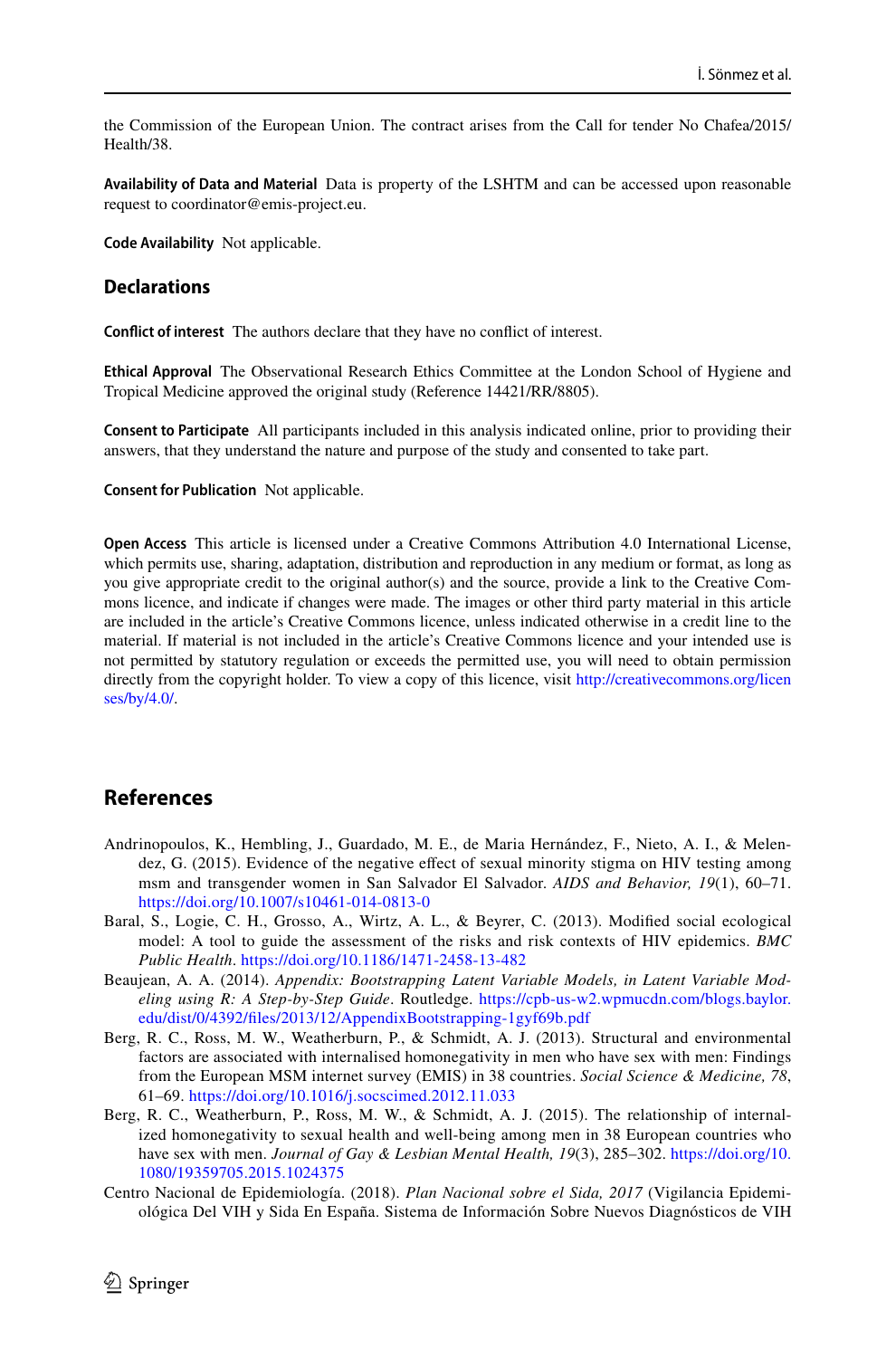y Registro Nacional de Casos de Sida). [https://www.mscbs.gob.es/ciudadanos/enfLesiones/enfTr](https://www.mscbs.gob.es/ciudadanos/enfLesiones/enfTransmisibles/sida/vigilancia/doc/InformeVIH_SIDA_2018_21112018.pdf) [ansmisibles/sida/vigilancia/doc/InformeVIH\\_SIDA\\_2018\\_21112018.pdf](https://www.mscbs.gob.es/ciudadanos/enfLesiones/enfTransmisibles/sida/vigilancia/doc/InformeVIH_SIDA_2018_21112018.pdf)

- <span id="page-16-1"></span>Centro Nacional de Epidemiología. (2020). *Vigilancia Epidemiológica del VIH y SIDA en España 2019*. Instituto de Salud Carlos III/Plan Nacional sobre el Sida, Dirección General de Salud Pública, Calidad e Innovación. [https://www.mscbs.gob.es/ciudadanos/enfLesiones/enfTransmi](https://www.mscbs.gob.es/ciudadanos/enfLesiones/enfTransmisibles/sida/vigilancia/Informe_VIH_SIDA_20201130.pdf) [sibles/sida/vigilancia/Informe\\_VIH\\_SIDA\\_20201130.pdf](https://www.mscbs.gob.es/ciudadanos/enfLesiones/enfTransmisibles/sida/vigilancia/Informe_VIH_SIDA_20201130.pdf)
- <span id="page-16-14"></span>Dawson, E. L., Mendoza, M. C. B., Gaul, Z., Jefries, W. L., IV., Sutton, M. Y., & Wilson, P. A. (2019). Resilience, condom use self-efficacy, internalized homophobia, and condomless anal sex among black men who have sex with men New York City. *PLoS ONE, 14*(4), e0215455. [https://](https://doi.org/10.1371/journal.pone.0215455) [doi.org/10.1371/journal.pone.0215455](https://doi.org/10.1371/journal.pone.0215455)
- <span id="page-16-3"></span>Dudley, M. G., Rostosky, S. S., Korfhage, B. A., & Zimmerman, R. S. (2004). Correlates of high-risk sexual behavior among young men who have sex with men. *AIDS Education and Prevention, 16*(4), 328–340.<https://doi.org/10.1521/aeap.16.4.328.40397>
- <span id="page-16-0"></span>European Centre for Disease Prevention and Control & World Health Organization. (2020). *HIV/AIDS*  surveillance in Europe 2020: 2019 data. Publications Office. https://data.europa.eu/doi/[https://doi.](https://doi.org/10.2900/073965) [org/10.2900/073965](https://doi.org/10.2900/073965)
- <span id="page-16-5"></span>Fernández-Dávila, P., & Zaragoza Lorca, K. (2009). Internet y riesgo sexual en hombres que tienen sexo con hombres. *Gaceta Sanitaria, 23*(5), 380–387.<https://doi.org/10.1016/j.gaceta.2008.11.004>
- <span id="page-16-7"></span>Folch, C., Esteve, A., Zaragoza, K., Munoz, R., & Casabona, J. (2010). Correlates of intensive alcohol and drug use in men who have sex with men in Catalonia, Spain. *The European Journal of Public Health, 20*(2), 139–145.<https://doi.org/10.1093/eurpub/ckp091>
- <span id="page-16-6"></span>Folch, C., Marks, G., Esteve, A., Zaragoza, K., Muñoz, R., & Casabona, J. (2006). Factors associated with unprotected sexual intercourse with steady male, casual male, and female partners among men who have sex with men in Barcelona Spain. *AIDS Education and Prevention, 18*(3), 227–242. <https://doi.org/10.1521/aeap.2006.18.3.227>
- <span id="page-16-13"></span>Folch, C., Muñoz, R., Zaragoza, K., & Casabona, J. (2009). Sexual risk behaviour and its determinants among men who have sex with men in Catalonia Spain. *Eurosurveillance*. [https://doi.org/10.2807/](https://doi.org/10.2807/ese.14.47.19415-en) [ese.14.47.19415-en](https://doi.org/10.2807/ese.14.47.19415-en)
- <span id="page-16-10"></span>Goldbach, J. T., Schrager, S. M., Dunlap, S. L., & Holloway, I. W. (2015). The application of minority stress theory to Marijuana use among sexual minority adolescents. *Substance Use & Misuse, 50*(3), 366–375.<https://doi.org/10.3109/10826084.2014.980958>
- <span id="page-16-8"></span>González-Baeza, A., Dolengevich-Segal, H., Pérez-Valero, I., Cabello, A., Téllez, M. J., Sanz, J., Pérez-Latorre, L., Bernardino, J. I., Troya, J., De La Fuente, S., Bisbal, O., Santos, I., Arponen, S., Hontañon, V., Casado, J. L., Ryan, P., & The U-SEX GESIDA 9416 Study. (2018). Sexualized drug use (Chemsex) is associated with high-risk sexual behaviors and sexually transmitted infections in HIVpositive men who have sex with men: Data from the U-SEX GESIDA 9416 Study. *AIDS Patient Care and STDs, 32*(3), 112–118.<https://doi.org/10.1089/apc.2017.0263>
- <span id="page-16-11"></span>Grace, J. B., & Bollen, K. A. (2005). Interpreting the results from multiple regression and structural equation models. *Bulletin of the Ecological Society of America, 86*(4), 283–295. [https://doi.org/10.](https://doi.org/10.1890/0012-9623(2005)86[283:ITRFMR]2.0.CO;2) [1890/0012-9623\(2005\)86\[283:ITRFMR\]2.0.CO;2](https://doi.org/10.1890/0012-9623(2005)86[283:ITRFMR]2.0.CO;2)
- <span id="page-16-16"></span>Halkitis, P. N., Fischgrund, B. N., & Parsons, J. T. (2005). Explanations for methamphetamine use among gay and bisexual men in New York City. *Substance Use & Misuse, 40*(9–10), 1331–1345. [https://](https://doi.org/10.1081/JA-200066900) [doi.org/10.1081/JA-200066900](https://doi.org/10.1081/JA-200066900)
- <span id="page-16-2"></span>Herek, G. M. (2004). Beyond "Homophobia": Thinking about sexual prejudice and stigma in the twentyfrst century. *Sexuality Research and Social Policy, 1*(2), 6–24. [https://doi.org/10.1525/srsp.2004.1.](https://doi.org/10.1525/srsp.2004.1.2.6) [2.6](https://doi.org/10.1525/srsp.2004.1.2.6)
- <span id="page-16-12"></span>Hu, L., & Bentler, P. M. (1999). Cutoff criteria for fit indexes in covariance structure analysis: Conventional criteria versus new alternatives. *Structural Equation Modeling: A Multidisciplinary Journal, 6*(1), 1–55.<https://doi.org/10.1080/10705519909540118>
- <span id="page-16-9"></span>Huebner, D. M., Davis, M. C., Nemeroff, C. J., & Aiken, L. S. (2002). The impact of internalized homophobia on HIV preventive interventions. *American Journal of Community Psychology, 30*(3), 327– 348.<https://doi.org/10.1023/A:1015325303002>
- <span id="page-16-4"></span>Kashubeck-West, S., & Szymanski, D. M. (2008). Risky sexual behavior in gay and bisexual men: Internalized heterosexism, sensation seeking, and substance use. *The Counseling Psychologist, 36*(4), 595–614.<https://doi.org/10.1177/0011000007309633>
- <span id="page-16-15"></span>Klein, H. (2013). Condom use self-efficacy and HIV risk practices among men who use the internet to fnd male partners for unprotected sex. *American Journal of Men's Health, 8*(3), 190–204. [https://](https://doi.org/10.1177/1557988313492172) [doi.org/10.1177/1557988313492172](https://doi.org/10.1177/1557988313492172)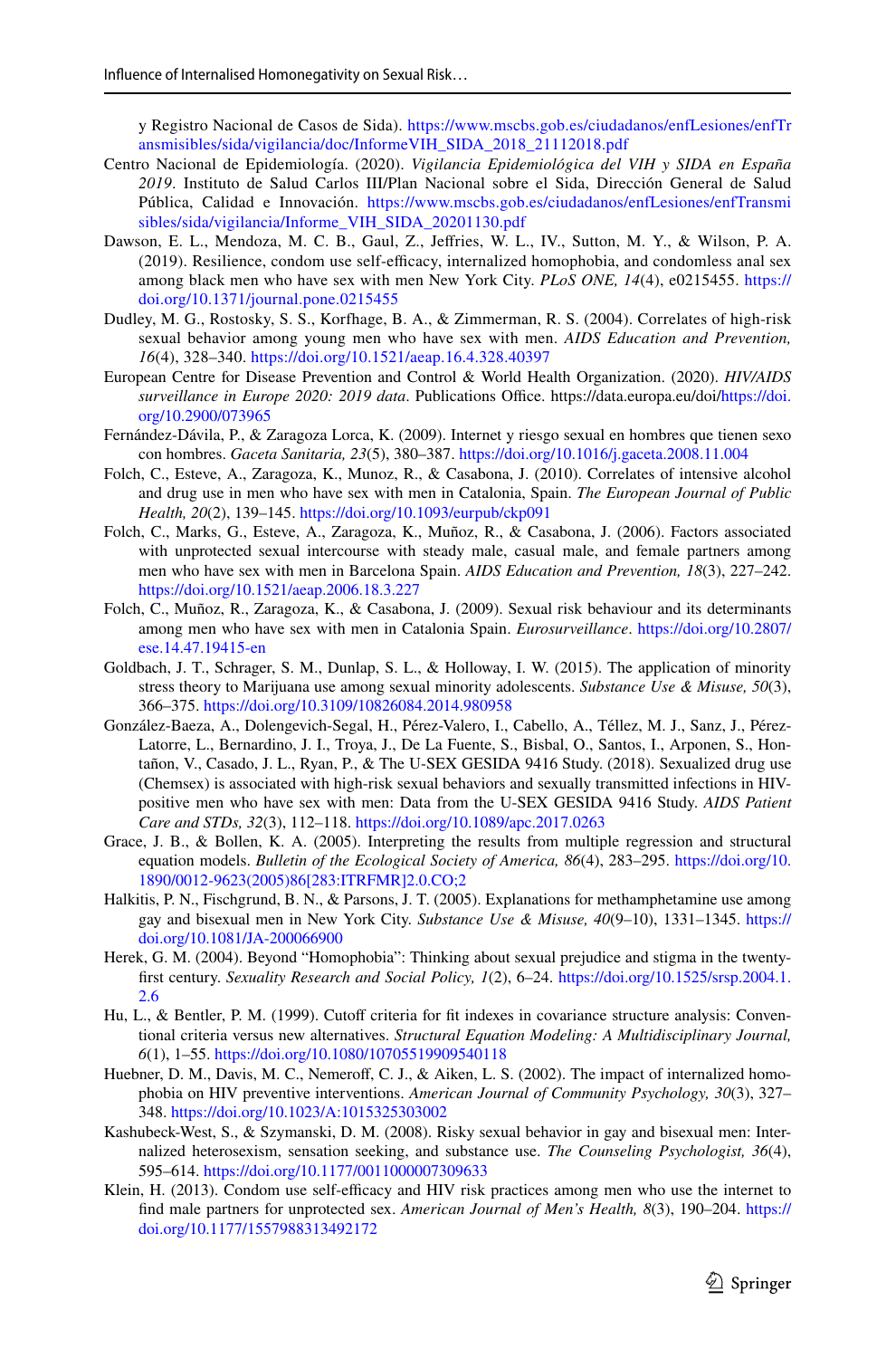- <span id="page-17-7"></span>Lelutiu-Weinberger, C., Pachankis, J. E., Golub, S. A., Walker, J. J., Bamonte, A. J., & Parsons, J. T. (2013). Age cohort diferences in the efects of gay-related stigma, anxiety and identifcation with the gay community on sexual risk and substance use. *AIDS and Behavior, 17*(1), 340–349. [https://](https://doi.org/10.1007/s10461-011-0070-4) [doi.org/10.1007/s10461-011-0070-4](https://doi.org/10.1007/s10461-011-0070-4)
- <span id="page-17-10"></span>Malyon, A. K. (1982). Psychotherapeutic implications of internalized homophobia in gay men. *Journal of Homosexuality, 7*(2–3), 59–69. [https://doi.org/10.1300/J082v07n02\\_08](https://doi.org/10.1300/J082v07n02_08)
- <span id="page-17-12"></span>Martens, M. P. (2005). The use of structural equation modeling in counseling psychology research. *The Counseling Psychologist, 33*(3), 269–298.<https://doi.org/10.1177/0011000004272260>
- <span id="page-17-15"></span>McKusik, L., Wiley, J., Coates, T. J., Stall, R., Glen, S., Morin, S., Charles, K., Horstman, W., & Conant, M. A. (1985). Reported changes in the sexual behavior of men at risk for AIDS, San Francisco, 1982–84 the AIDS behavioral research project. *Public Health Reports, 100*(6), 622–629.
- <span id="page-17-13"></span>Meuleners, L. B., Lee, A. H., Binns, C. W., & Lower, A. (2003). Quality of life for adolescents: Assessing measurement properties using structural equation modelling. *Quality of Life Research, 12*, 283–290.
- <span id="page-17-1"></span>Meyer, I. H. (2003). Prejudice, social stress, and mental health in lesbian, gay, and bisexual populations: Conceptual issues and research evidence. *Psychological Bulletin, 129*(5), 674–697.
- <span id="page-17-18"></span>Meyer, I. H., & Wilson, P. A. (2009). Sampling lesbian, gay, and bisexual populations. *Journal of Counseling Psychology, 56*(1), 23–31.<https://doi.org/10.1037/a0014587>
- <span id="page-17-0"></span>Mirandola, M., Gios, L., Sherrif, N., Marcus, U., Toskin, I., Rosinska, M., Schink, S., Kühlmann-Berenzon, S., Suligoi, B., Folch, C., Nöstlinger, C., Dias, S., Stanekova, D., Klavs, I., Caplinskas, S., Rafla, A., Marin, C., Alexiev, I., Zohrabyan, L., & on behalf of the SIALON II Network. (2018). Quantifying unmet prevention needs among MSM in Europe through a multi-site bio-behavioural survey. *Eurosurveillance*. <https://doi.org/10.2807/1560-7917.ES.2018.23.49.1800097>
- <span id="page-17-8"></span>Moody, R. L., Starks, T. J., Grov, C., & Parsons, J. T. (2018). Internalized homophobia and drug use in a national cohort of gay and bisexual men: Examining depression, sexual anxiety, and gay community attachment as mediating factors. *Archives of Sexual Behavior, 47*(4), 1133–1144. [https://doi.org/10.](https://doi.org/10.1007/s10508-017-1009-2) [1007/s10508-017-1009-2](https://doi.org/10.1007/s10508-017-1009-2)
- <span id="page-17-14"></span>Moonie, S., Huang, X., & Sterling, D. A. (2009). Quality of life estimation with structural equation modeling in school aged children with asthma. *Global Health Governance, 3*, 1–16.
- <span id="page-17-2"></span>Newcomb, M. E., & Mustanski, B. (2010a). Internalized homophobia and internalizing mental health problems: A meta-analytic review. *Clinical Psychology Review, 30*(8), 1019–1029. [https://doi.org/](https://doi.org/10.1016/j.cpr.2010.07.003) [10.1016/j.cpr.2010.07.003](https://doi.org/10.1016/j.cpr.2010.07.003)
- <span id="page-17-5"></span>Newcomb, M. E., & Mustanski, B. (2010b). The importance of measuring internalized homophobia/ homonegativity: Reply to Ross, Rosser, and Smolenski (2010a). *Archives of Sexual Behavior, 39*(6), 1209–1211.<https://doi.org/10.1007/s10508-010-9655-7>
- <span id="page-17-9"></span>Newcomb, M. E., & Mustanski, B. (2011). Moderators of the relationship between internalized homophobia and risky sexual behavior in men who have sex with men: A meta-analysis. *Archives of Sexual Behavior, 40*(1), 189–199.<https://doi.org/10.1007/s10508-009-9573-8>
- <span id="page-17-16"></span>Pando, M. A., Balan, I., Marone, R., Dolezal, C., Barreda, V., Carballo Dieguez, A., & Avila, M. M. (2013). HIV Knowledge and beliefs among men who have sex with men (MSM) in Buenos Aires Argentina. *AIDS and Behavior, 17*(4), 1305–1312.<https://doi.org/10.1007/s10461-012-0404-x>
- <span id="page-17-17"></span>Prah, P., Hickson, F., Bonell, C., McDaid, L. M., Johnson, A. M., Wayal, S., Clifton, S., Sonnenberg, P., Nardone, A., Erens, B., Copas, A. J., Riddell, J., Weatherburn, P., & Mercer, C. H. (2016). Men who have sex with men in Great Britain: Comparing methods and estimates from probability and convenience sample surveys. *Sexually Transmitted Infections, 92*(6), 455–463. [https://doi.org/10.1136/](https://doi.org/10.1136/sextrans-2015-052389) [sextrans-2015-052389](https://doi.org/10.1136/sextrans-2015-052389)
- <span id="page-17-3"></span>Puckett, J. A., Newcomb, M. E., Garofalo, R., & Mustanski, B. (2017). Examining the conditions under which internalized homophobia is associated with substance use and condomless sex in young MSM: The moderating role of impulsivity. *Annals of Behavioral Medicine, 51*(4), 567–577. [https://](https://doi.org/10.1007/s12160-017-9878-0) [doi.org/10.1007/s12160-017-9878-0](https://doi.org/10.1007/s12160-017-9878-0)
- <span id="page-17-11"></span>Raykov, T., Tomer, A., & Nesselroade, J. R. (1991). Reporting structural equation modeling results in psychology and aging: Some proposed guidelines. *Psychology and Aging, 6*(4), 499–503. [https://](https://doi.org/10.1037//0882-7974.6.4.499) [doi.org/10.1037//0882-7974.6.4.499](https://doi.org/10.1037//0882-7974.6.4.499)
- <span id="page-17-4"></span>Ross, M. W., Kajubi, P., Mandel, J. S., McFarland, W., & Raymond, H. F. (2013). Internalized homonegativity/homophobia is associated with HIV-risk behaviours among Ugandan gay and bisexual men. *International Journal of STD & AIDS, 24*(5), 409–413. <https://doi.org/10.1177/0956462412472793>
- <span id="page-17-6"></span>Ross, M. W., Rosser, B. R. S., Bauer, G. R., Bockting, W. O., Robinson, E., Rugg, D. L., & Coleman, E. (2001). Drug use, unsafe sexual behavior, and internalized homonegativity in men who have sex with men. *AIDS and Behavior, 7*, 1–97.